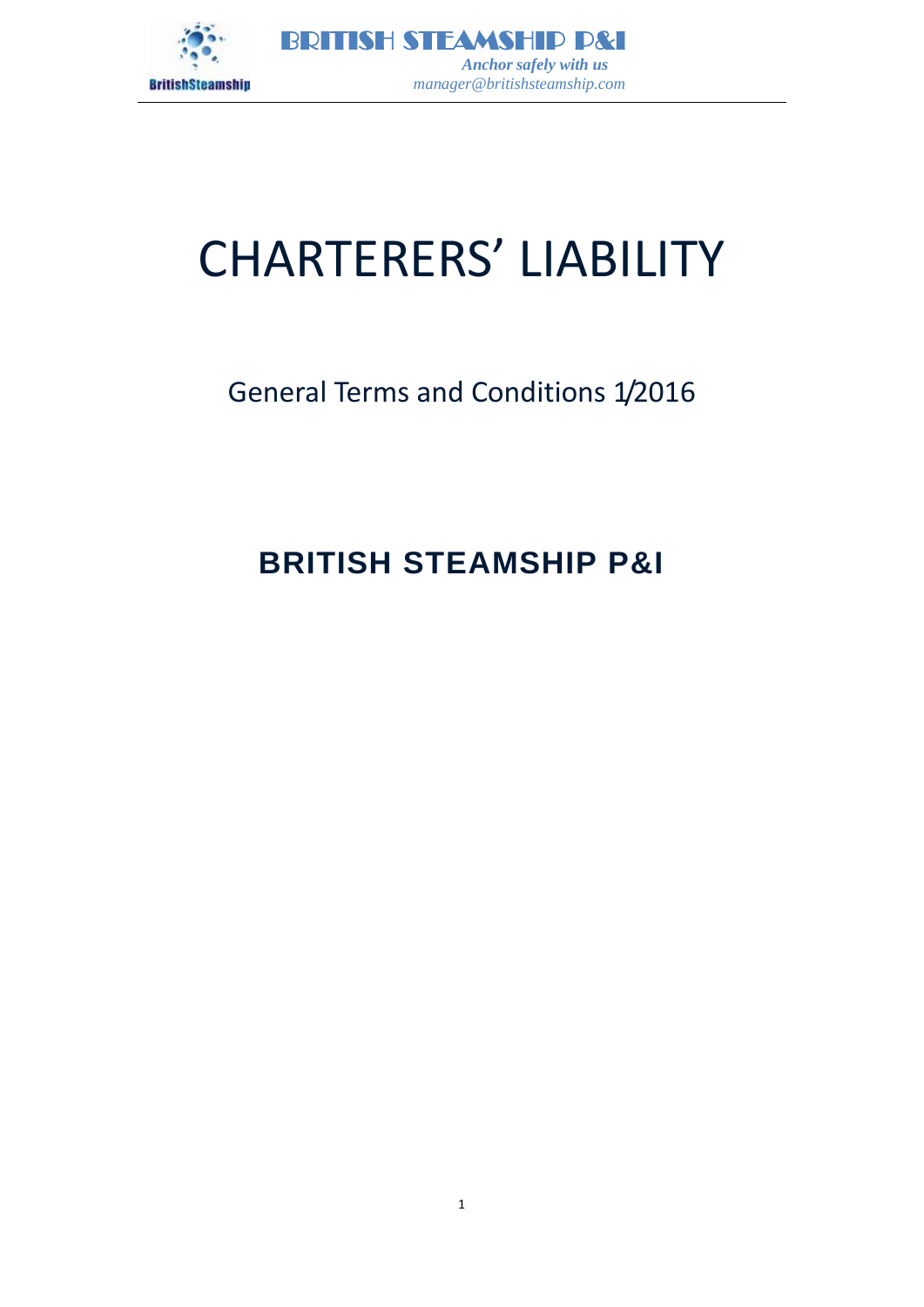

# *PART 1 - CHARTERERS' LIABILITY (CLASS 1) 4* SECTION 1 – [DAMAGE TO ENTERED VESSEL 4](#page-3-0) SECTION 2 – [CARGO 4](#page-3-1) SECTION 3 – [ILLNESS, INJURY AND LOSS OF LIFE 7](#page-7-0) SECTION 4 – [LOSS OF OR DAMAGE TO PROPERTY 8](#page-7-0) SECTION 5 – [COLLISION WITH OTHER SHIPS 8](#page-7-1) 8 SECTION 6 – [CONTRACTS AND INDEMNITIES 8](#page-7-2) SECTION 7 – [WRECK REMOVAL 8](#page-7-3) SECTION 8 – [QUARANTINE EXPENSES 9](#page-8-0) SECTION 9 – [TOWAGE 9](#page-8-1) SECTION 10 – [POLLUTION 10](#page-9-0) SECTION 11 – [GENERAL AVERAGE 10](#page-9-1) and 10 and 10 and 10 and 10 and 10 and 10 and 10 and 10 and 10 and 10 and 10 and 10 and 10 and 10 and 10 and 10 and 10 and 10 and 10 and 10 and 10 and 10 and 10 and 10 and 10 and 10 and 10 a SECTION 12 – [SUE & LABOUR AND LEGAL COSTS 10](#page-9-2) SECTION 13 – [EXTRA BUNKER HANDLING COSTS 11](#page-10-0) SECTION 14 – [FINES 11](#page-11-0) SECTION 15 – [STOWAWAYS 13](#page-12-0) SECTION 16 – [ENQUIRY EXPENSES 13](#page-12-0) SECTION 17 – [INTERFERENCE BY GOVERNMENT AUTHORITIES 13](#page-12-1) SECTION 18 – [RISKS INCIDENTAL TO CHARTERING 13](#page-12-2) *PART 2 – [DEFENCE COVER FOR LEGAL COSTS \(CLASS 2\) 14](#page-13-0)* SECTION 19 – [RISK COVERED 14](#page-13-1) SECTION 20 – [EXCLUSIONS AND LIMITATIONS 15](#page-14-0) *PART 3 – [CARGO OWNERS' LEGAL LIABILITY \(CLASS 3\)](#page-17-0) 18* SECTION 21 – [RISK COVERED 18](#page-17-1) *PART 4 – [GENERAL TERMS AND CONDITIONS 19](#page-18-0)* SECTION 22 – [APPLICATION OF TERMS 19](#page-18-1) SECTION 23 – [APPLICATION FOR INSURANCE 19](#page-18-2) SECTION 24 – [CERTIFICATE OF INSURANCE 19](#page-18-3) SECTION 25 – [EXCLUSIONS AND LIMITATIONS 20](#page-19-0) SECTION 26 – PAYMENTS TO THE ASSOCIATION 20 22 SECTION 27 – [CLAIMS 24](#page-23-0) SECTION 28 – [CESSER OF INSURANCE 27](#page-26-0)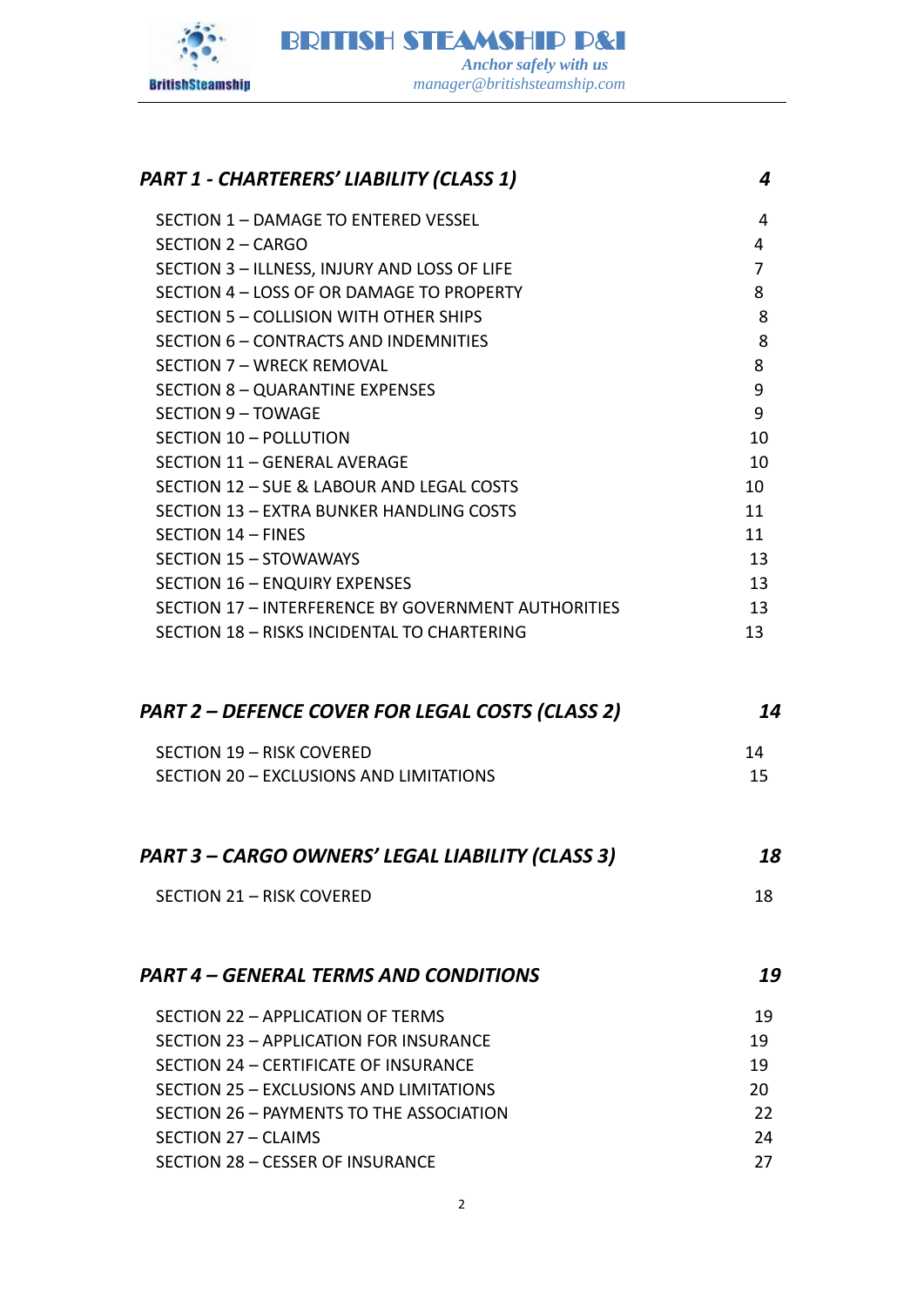

BRITISH STEAMSHIP P&I

 *Anchor safely with us manager@britishsteamship.com* 

| SECTION 29 - EFFECT OF CESSER OF INSURANCE            | 28 |
|-------------------------------------------------------|----|
| SECTION 30 - MAXIMUM ENTERED AMOUNT                   | 29 |
| SECTION 31 - LIMIT OF LIABILITY                       | 29 |
| SECTION 32 - DEDUCTIBLES                              | 29 |
| SECTION 33 - JOINT MEMBERS AND CO-MEMBERS             | 30 |
| SECTION 34 - ASSIGNMENT                               | 31 |
| SECTION 35 - FORBEARANCE AND WAIVER                   | 31 |
| SECTION 36 – DISPUTES BETWEEN MEMBERS                 | 31 |
| SECTION 37 - ADMISSION AND SETTLEMENT                 | 32 |
| SECTION 38 - DOUBLE INSURANCE                         | 32 |
| SECTION 39 - INTEREST AND SET OFF                     | 32 |
| SECTION 40 - SUBROGATION                              | 32 |
| SECTION 41 - NOTIFICATION AND TIME LIMIT              | 33 |
| SECTION 42 - TOTAL ASBESTOS EXCLUSION                 | 33 |
| SECTION 43 - U.S.A. OIL POLLUTION DISCLAIMER          | 33 |
| SECTION 44 - LAW AND JURISDICTION                     | 34 |
| SECTION 45 - MARINE INSURANCE ACT                     | 34 |
| SECTION 46 - SANCTION LIMITATION AND EXCLUSION CLAUSE | 34 |
|                                                       |    |

# *PART 5 – [ADDITIONAL COVER AND EXTENSION CLAUSE 35](#page-34-0)*

*PART 6 – [DEFINITIONS 37](#page-36-0)*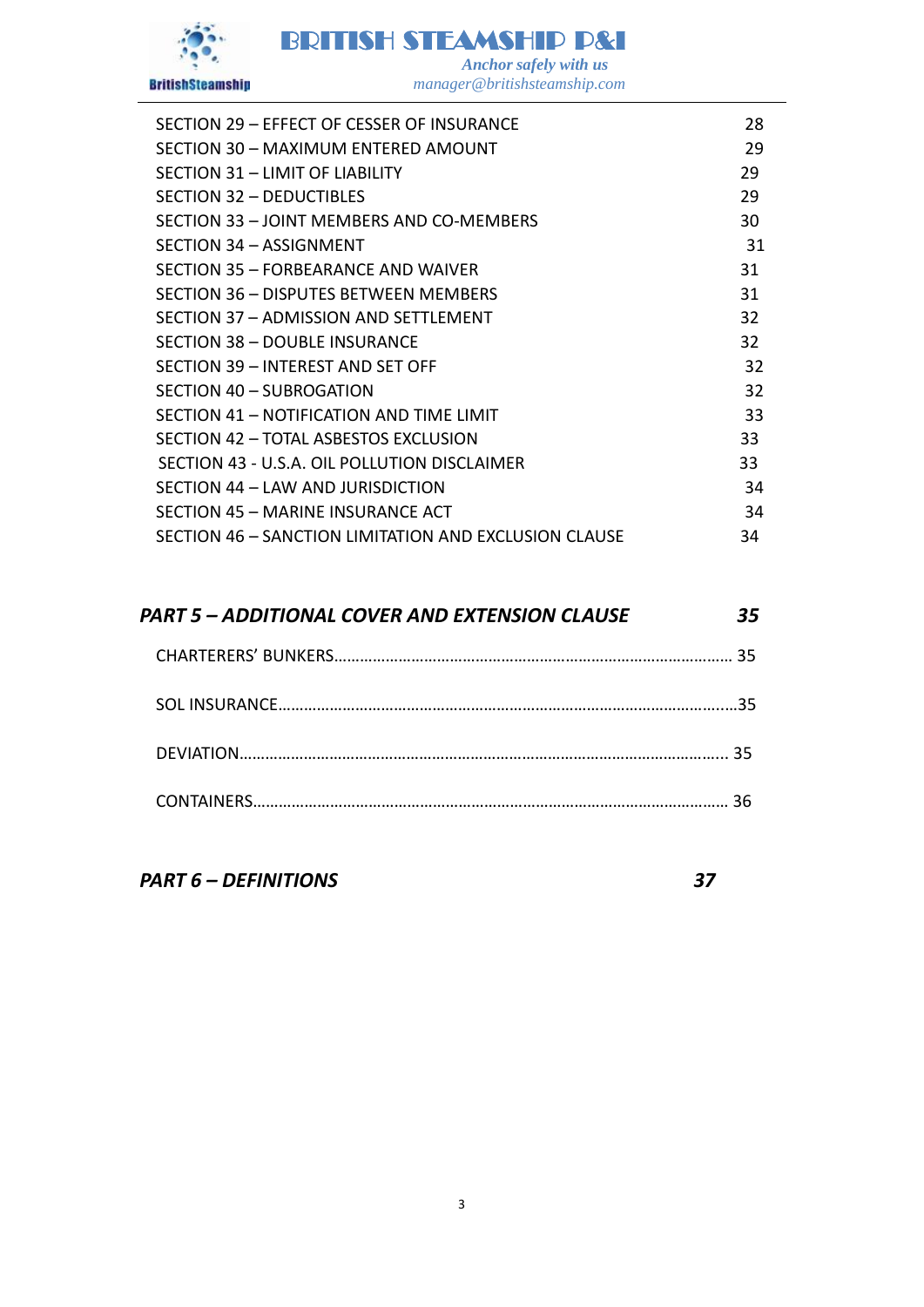

# **CLASS 1 - CHARTERERS' LIABIL ITY**

The Association shall indemnify the Member against the Legal Liabilities, costs and expenses under this Class of Insurance, which are incurred in respect of the operation of the Entered Vessel, arising from Events occurring during the Period of Insurance, as set out in Section 1 to 18 below.

# <span id="page-3-0"></span>*SECTION 1 – DAMAGE TO ENTERED VESSEL*

1.1 Liability of the Member as Charterer under the terms of the Charter Party of the Entered Vessel, which arises out of physical loss or damage to the Entered Vessel, to include loss of or damage to hull, machinery, equipment, stores, fuel or other property belonging to the owners of the Entered Vessel.

1.2 Liability of the Member as Charterer for detention or loss of use or hire of the Entered Vessel, following and consequent upon an incident which led to physical loss or damage to the Entered Vessel for which the Member is legally liable under the terms of the Charter Party as per section 1.1 above.

# <span id="page-3-1"></span>*SECTION 2 – CARGO*

2.1 The liabilities, costs and expenses set out in paragraphs (a) to (d) when and to the extent that they relate to Cargo intended to be or being or having been carried in, on or by the Entered Vessel:

- a. Loss, shortage, damage or other responsibility
	- Liability for loss, shortage, damage or other responsibility arising out of any breach by the Member, or by any person for whose acts, neglect or default the Member may be legally liable, of his obligation properly to load, handle, stow, carry, keep, care for, discharge or deliver the Cargo or out of unseaworthiness or unfitness of the Entered Vessel;
- b. Disposing of damaged Cargo

The additional costs and expenses over and above those which would have been incurred by the Member in any event under the contract of carriage, which have been incurred by the Member in discharging or disposing of damaged or worthless Cargo, but only if and to the extent that the Member is legally liable for these costs and expenses and unable to recover those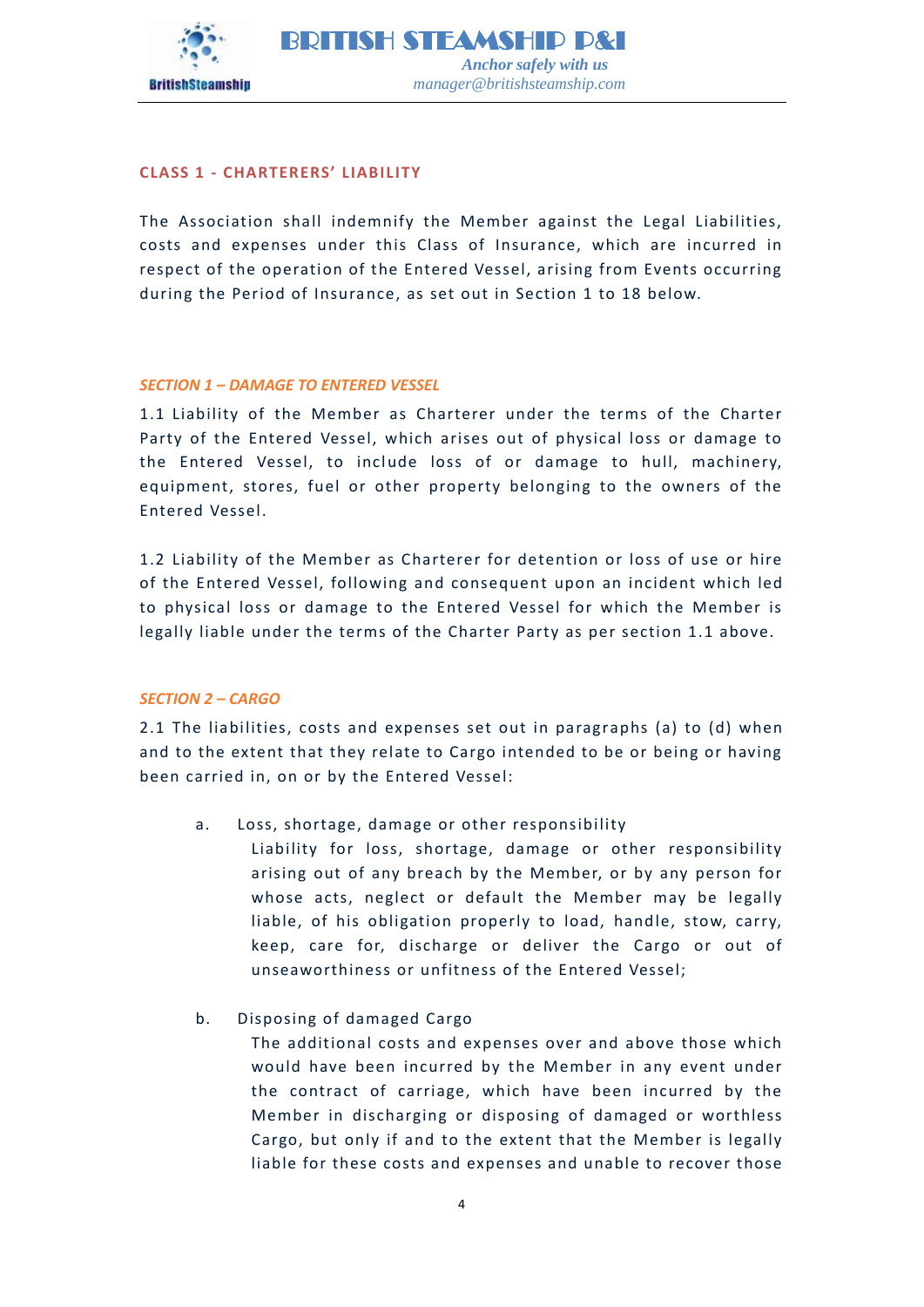

costs from any other party;

# c. Failure of consignee to remove Cargo

The liabilities and additional costs incurred by the Member, over and above the costs which would have been incurred by him if the Cargo had been collected or removed, solely by reason of the total failure of a consignee to collect or remove Cargo at the port of discharge or place of delivery, but only if and to the extent that such liabilities or costs exceed the proceeds of sale of the Cargo and the Member has no recourse to recover those liabilities or costs from any other party;

# d. Through or transhipment bills of lading

Liability for loss, shortage, damage, or other responsibility in respect of Cargo carried by a means of transport other than the Entered Vessel, when the liability arises under a through or transhipment bill of lading, or other form of contract, approved by the Manager in writing, which provides for carriage partly to be performed by the Entered Vessel.

# 2.2 Exclusions and Limitations

2.2.1 There shall be no recovery from the Association under this section in respect of liabilities, costs or expenses arising from:

- a. A bill of lading, way bill or other document containing or evidencing the contract of carriage, issued with the knowledge of the Member, or his agent with an incorrect description of the Cargo or its quantity or its condition;
- b. The issue of a bill of lading or other document containing or evidencing the contract of carriage which contains any fraudulent misrepresentation, including but not limited to the issue of an antedated or postdated bill of lading;
- c. Delivery of Cargo carried under a negotiable bill of lading or similar document of title without production of that bill of lading or document by the person to whom delivery is made;
- d. Delivery of Cargo carried under a waybill or similar non-negotiable document to a party other than the party nominated by the shipper as the person to whom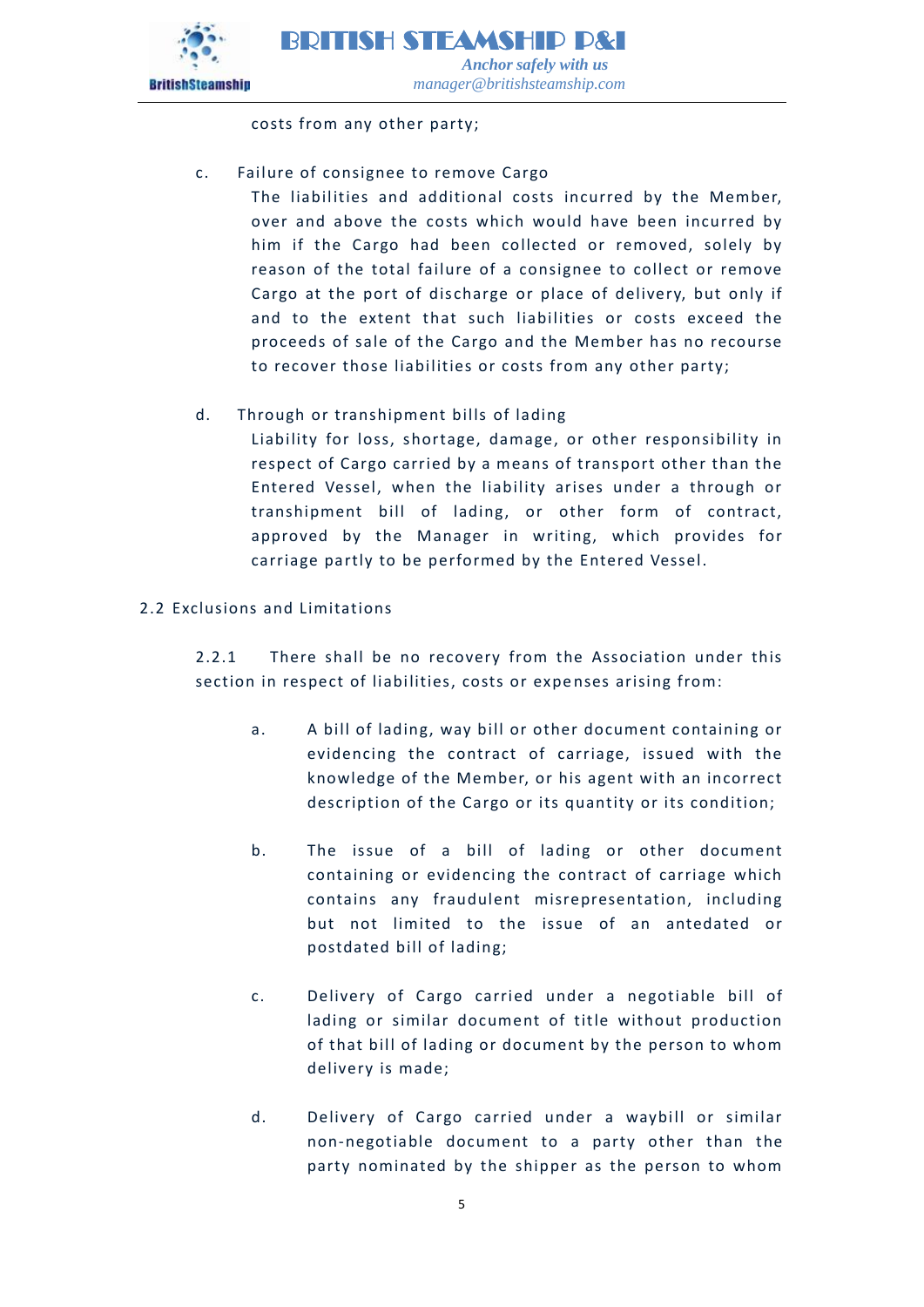

delivery should be made;

- e. Discharge of Cargo at a port or place other than in accordance with the contract of carriage;
- f. The issuance or signing of bills of lading or other transport documents by the Member unless otherwise agreed in writing;
- g. Late arrival or non-arrival of the Entered Vessel at a port or place of loading, or failure to load any particular Cargo, unless the late arrival or failure to load is caused beyond the Member's control and arising under a bill of lading already issued;

# 2.2.2 Standard terms of carriage

There shall be no recovery from the Association in respect of liabilities, costs and expenses, which would not have been incurred by the Member if the Cargo had been carried on terms no less favourable to the Member than those laid down on the Association's recommended standard terms of carriage which shall be the Hague-V isby Rules. In particular, there shall be no recovery from the Association in respect of liabilities arising under the Hamburg Rules, unless the Hamburg Rules are compulsorily applicable to the contract of carriage by operation of law.

# 2.2.3 Valuables

There shall be no recovery from the Association in respect of the carriage of Valuables, unless t he Manager has approved the carriage in writing.

# 2.2.4 Ad valorem bills of lading

Where the value of any Cargo is declared upon the bill of lading at a figure in excess of USD 2,500.- (or the equivalent in the currency in which the declared value is expressed) per unit, piece or package, the liability of the Association under this section shall not exceed USD 2,500.- per unit, piece or package, unless the Association has agreed in writing to provide cover at a higher value.

# 2.2.5 Property of the Member

If any Cargo lost or damaged on board of the Entered Vessel shall be the property of the Member, he shall be entitled to recover from the Association the same amounts as would have been recoverable if the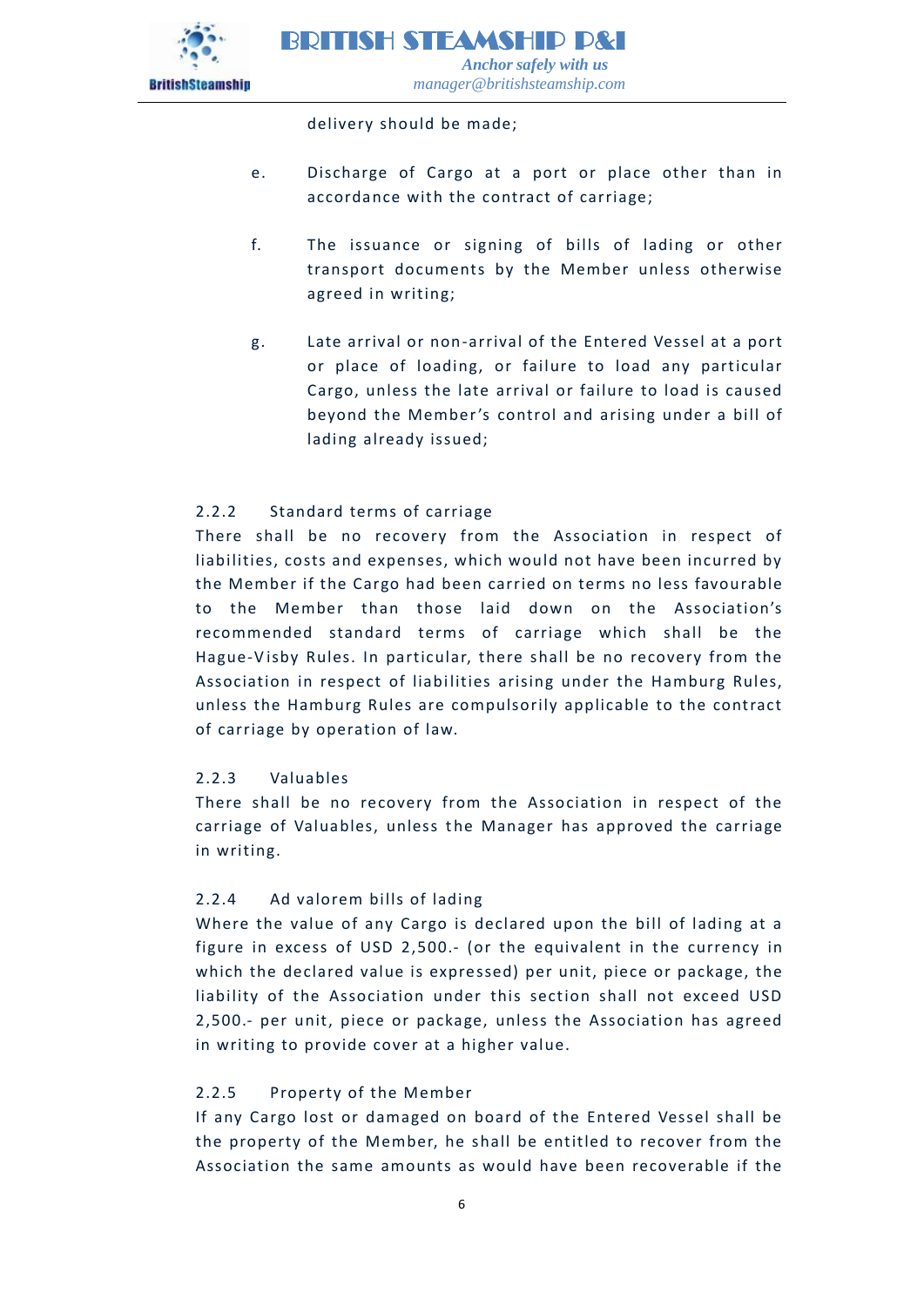

Cargo had belonged to a third party and that third party had concluded a contract of carriage with the Member on the terms of the Association's standard terms of carriage stated above in section 2.2.2.

# 2.2.6 Deviation

There shall be no recovery from the Association under this section and no claims shall be admissible if the liability, costs or expenses arise as a result of or arise following a deviation from the contractually agreed voyage and if as a result of such a deviation the Member is not entitled to rely on any defences or rights of limitation which would otherwise have been available to him to reduce or eliminate his liability. The Association may agree special cover at terms to be agreed, if the deviation is reported before it occurs.

# 2.2.7 Deck Cargo

There shall be no recovery from the Association for liability, costs or expenses in respect of Cargo carried on deck, except:

- a. For containers where the Entered Vessel is designed and/or permanently fitted and equipped for the carriage of containers on deck and the Entered Vessel has written approval from the Classification Society for the carriage of containers on deck;
- b. In case the bill of lading, waybill or similar document expressly states that the cargo is carried on deck and the Member is free from liability for loss or damage; The carriage of cargo other than containers on deck where recognized as custom of the trade and subject to prior written approval by the Association;
- c. The Association has agreed in writing to provide special cover.

# *SECTION 3 – ILLNESS, INJURY AND LOSS OF LIFE*

Liability to pay damages or compensation for illness, personal injury or death of any person, other than an employee, including hospital, medical or funeral expenses incurred in relation to such illness, injury or death. Provided that such liability arises out of negligent acts or omissions on board an Entered Vessel or directly in connection with loading cargo onto or discharging it from an Entered Vessel.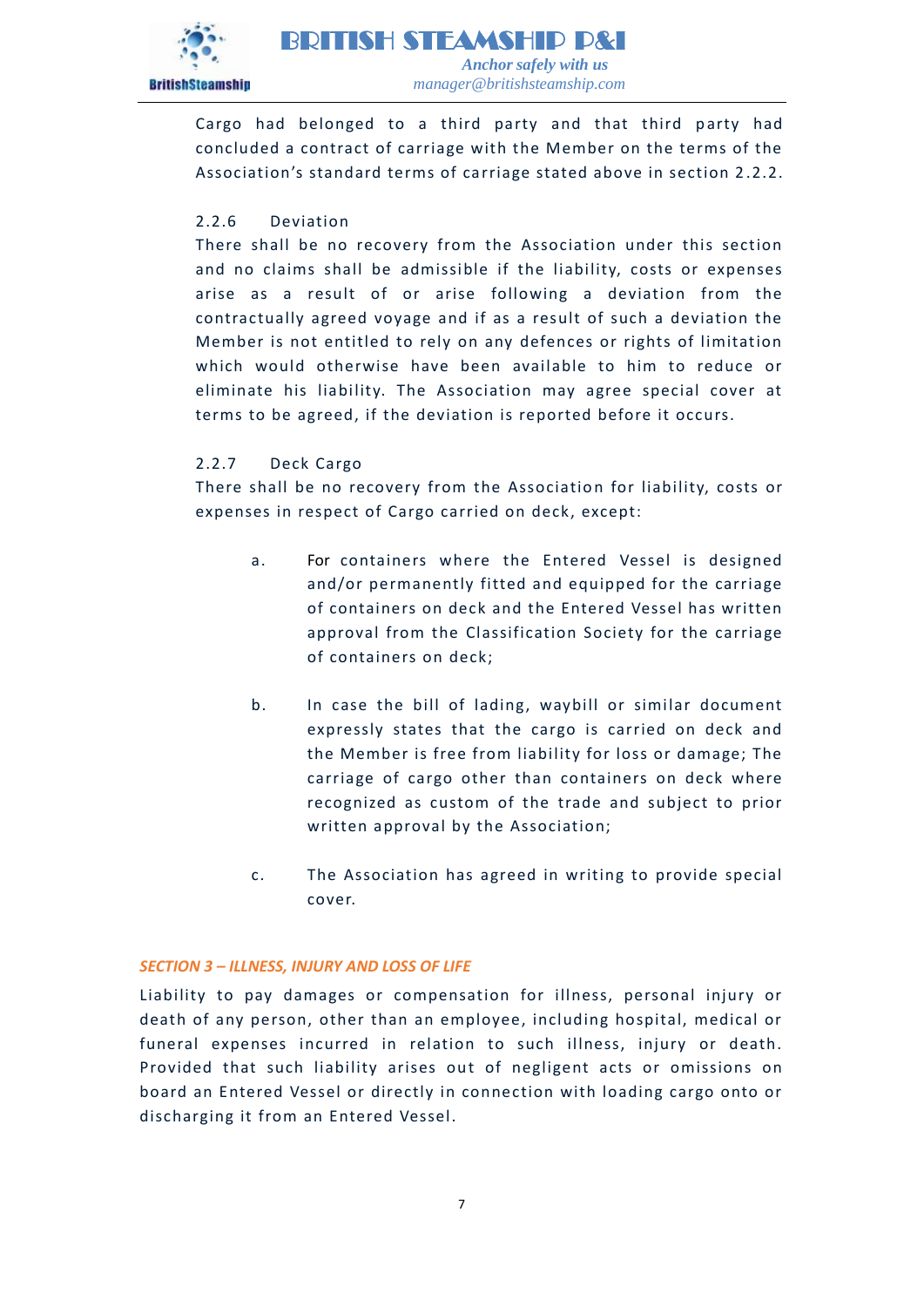

# <span id="page-7-0"></span>*SECTION 4 – LOSS OF OR DAMAGE TO PROPERTY*

4.1 Liability to pay damages or compensation for any loss of or damage to any property (including infringement of rights in connection with that property) whether on land or water and whether fixed or moveable.

4.2 Exclusions and Limitations

4.2.1 No claim shall be recoverable under this section where the liability arises under the terms of any contract or indemnity and would not have arisen but for those terms, unless those terms were previously approved by the Association in writing.

4.2.2 No claim shall be recoverable under this section in respect of loss of or damage to property which is owned, leased or otherwise within the possession, custody or control of the Member.

4.2.3 This section does not apply to liabilities falling within other sections of this Class of Insurance.

# <span id="page-7-1"></span>*SECTION 5 – COLLISION WITH OTHER SHIPS*

Liability to pay damages to any other person and/or party arising out of the collision of the Entered Vessel and another vessel.

# <span id="page-7-2"></span>*SECTION 6 – CONTRACTS AND INDEMNITIES*

Liability for loss of life, illness or personal injury, or for loss of or damage to property under the terms of any contract or indemnity made or given by the Member in respect of facilities or services rendered or to be rendered to the Entered Vessel, but only if and to the extent that the terms have been agreed and cover for the liability has been agreed between the Member and the Association.

# <span id="page-7-3"></span>*SECTION 7 – WRECK REMOVAL*

7.1 Liability for the costs and expenses of raising, removing, destroying, lighting or marking the wreck of an Entered Vessel or of any Cargo carried aboard such Vessel, but always provided that the Member is obliged by law to perform such operations or bear such expenses.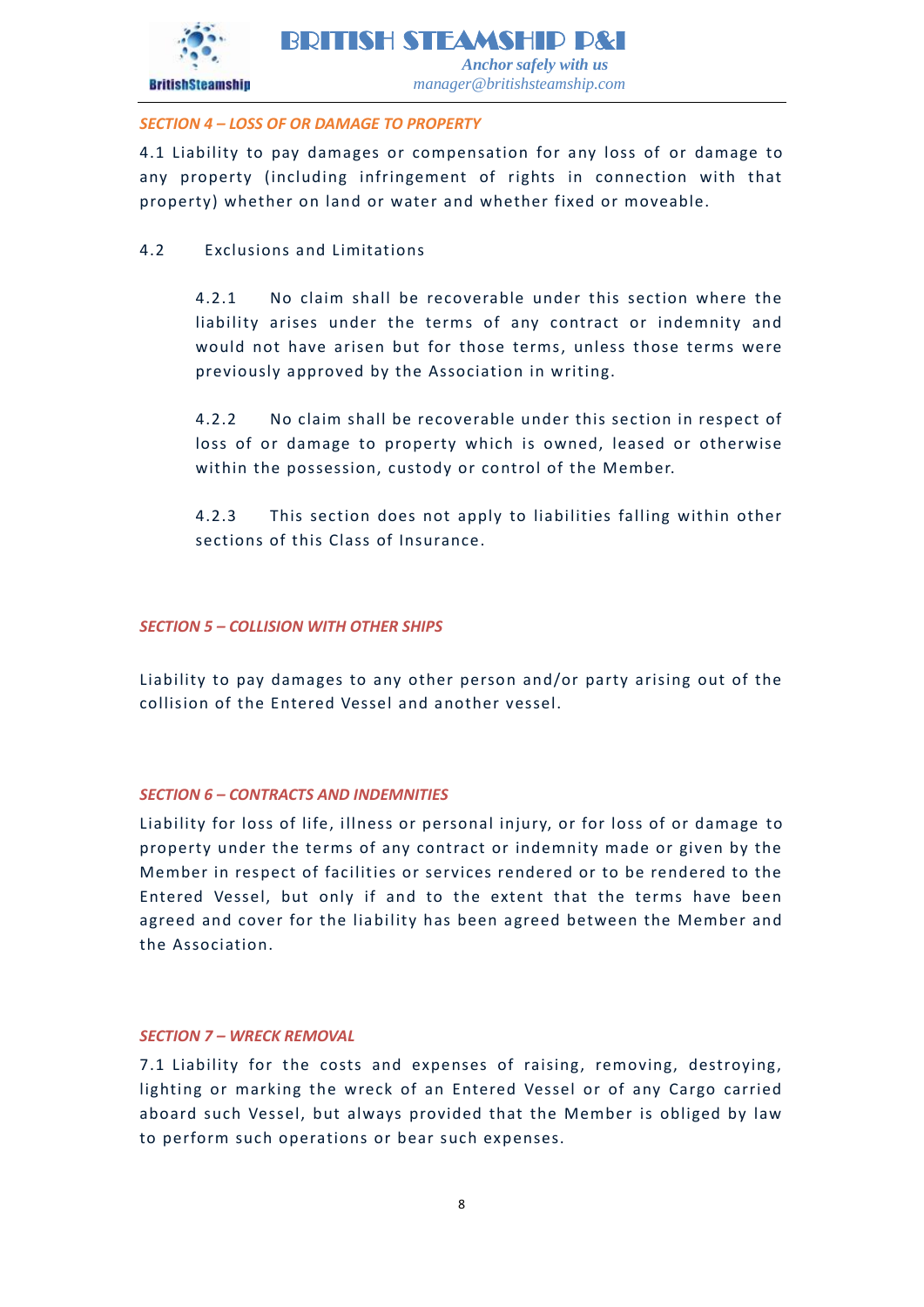

# 7.2 Exclusions and Limitations

7.2.1 In respect of a recovery from the Association under this section the value of the wreck and anything else salved shall be deducted and set off against the recoverable costs and expenses.

7.2.2 The Member shall not have transferred an interest in the wreck, if any, prior to the raising, removal, destruction, lighting or marking of the wreck or prior to the incident giving rise to liability, save by abandonment with the Association's approval in writing.

7.2.3 The occurrence or Event giving rise to the wreck of the Entered Vessel arose during the Period of Insurance and the Entered Vessel's attachment thereto.

# <span id="page-8-0"></span>*SECTION 8 – QUARANTINE EXPENSES*

Liability to pay damages or compensation and/or additional expenses incurred by the Member as a direct consequence of an outbreak of a contagious or infectious disease on the Entered Vessel, including quarantine and disinfection expenses and the net loss to the Member in respect of bunkers, insurance, wages, stores, provisions and port charges.

#### <span id="page-8-1"></span>*SECTION 9 – TOWAGE*

9.1 Towage of the Entered Vessel

9.1.1 Liability under the terms of a contract for the customary towage of the Entered Vessel for the purpose of entering or leaving a port or manoeuvring within the port during the ordinary course of trading.

9.1.2 Liability in the ordinary course of trading if the Entered Vessel is habitually towed from port to port or from place to place.

9.1.3 Liability under the terms of a contract for towage of an Entered Vessel other than customary towage, but only if and to the extent that cover for such liability has been agreed by the Manager in writing.

# 9.2 Towage by the Entered Vessel

Liability arising from the towage of another ship or object is only recoverable from the Association, if agreed by the Manager in writing.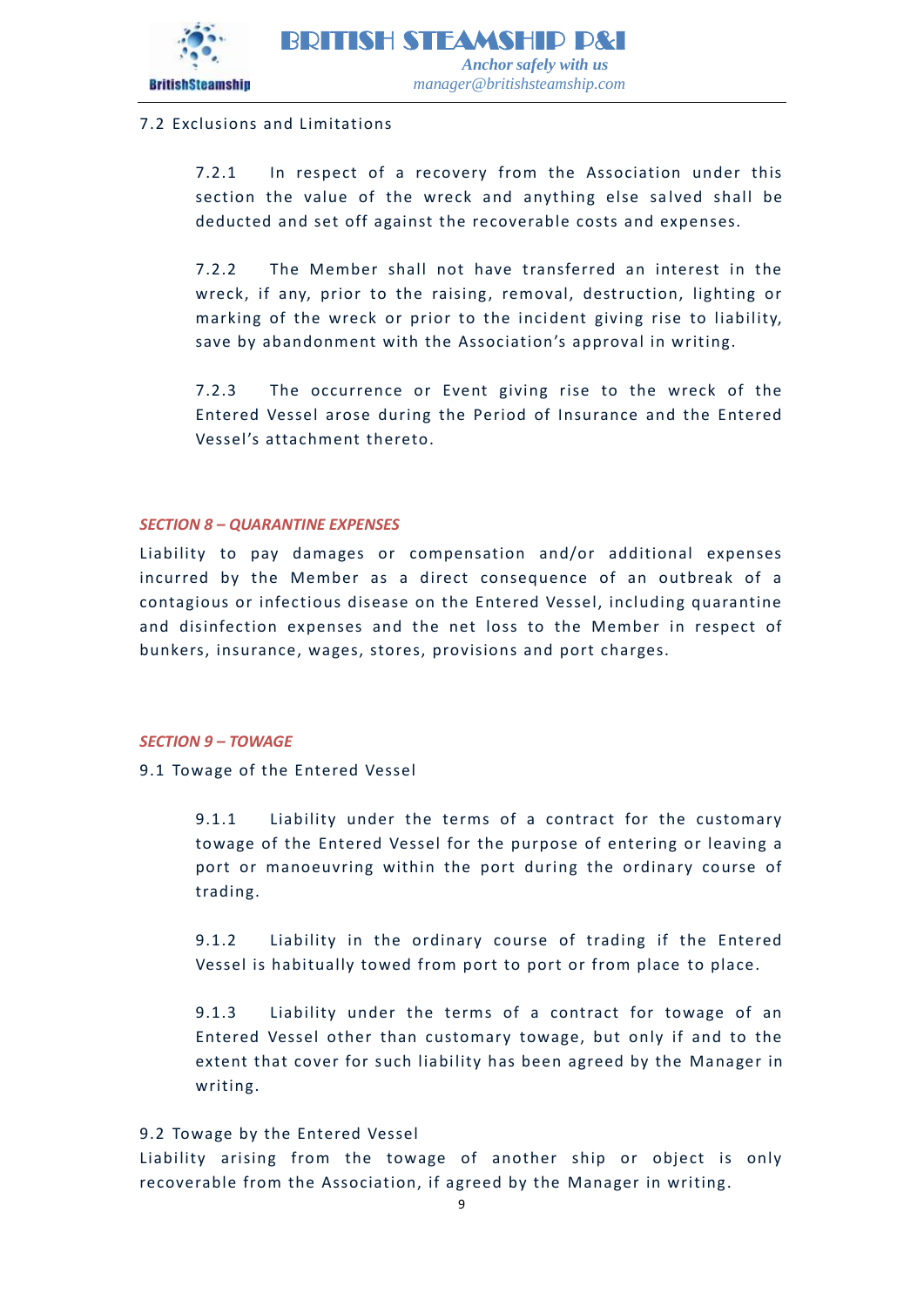

#### <span id="page-9-0"></span>*SECTION 10 – POLLUTION*

The liabilities, losses, damages, costs and expenses arising out of the sudden and accidental discharge or escape of any substance from an Entered Vessel, including claims arising from measures taken in order to avoid or minimize pollution. Provided that there shall be no recovery under this section in respect of costs and expenses incurred by the Member pursuant to an order or direction given by a competent government or recognised authority if such liabilities and expenses are covered under any other insurance.

No claim shall be recoverable under this section where the Member is solely held liable as owner of the Cargo.

In respect of recovery from the Association under this section the value of any property that is or may be deemed to be a hazardous substance which may cause pollution and in respect of which the Member has obtained any proceeds of sale or other financial recovery whatsoever shall be deducted from and set off against the Association's liability to pay.

#### <span id="page-9-1"></span>*SECTION 11 – SALVAGE AND GENERAL AVERAGE*

Liability for Member's proportion of general average, special charges or salvage in respect of freight at risk and/or bunkers owned by the Member, provided always that such liability is not covered by any other insurance.

#### <span id="page-9-2"></span>*SECTION 12 – SUE & LABOUR AND LEGAL COSTS*

12.1 Costs, including legal costs, and expenses reasonably incurred by the Member, on the occurrence of an Event or matter liable to give rise to a claim, in avoiding or seeking to avoid or minimize any liability or expenditure or loss against which it is Entered by the Association, provided that no such costs or expenses shall be recoverable unless either they have been incurred with the Manager's prior agreement or the Association determines that such costs or expenses were reasonably incurred.

12.2 Unless otherwise agreed the costs and expenses incurred under section 12.1 shall bear the same Deductible as the liability or expenditure so avoided would have borne.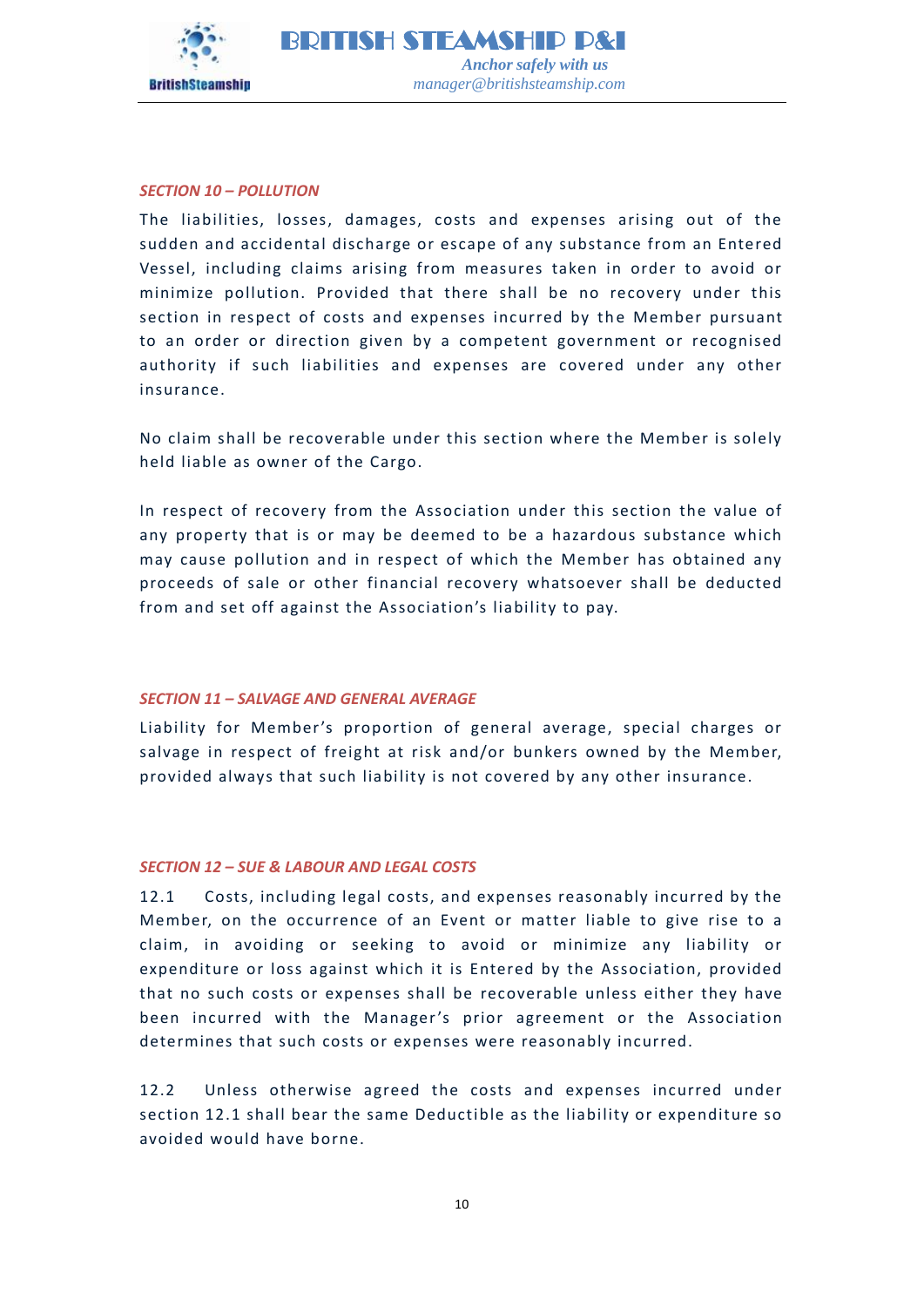

# 12.3 Exclusions and Limitations

There shall be no recovery from the Association in respect of costs and expenses:

a. which are claimable in General Average;

b. which result from the Entered Vessel being overloaded or improperly stowed;

c. which are incurred in order to make the Entered Vessel seaworthy to receive the cargo;

- d. which form part of the daily running of the Entered Vessel;
- e. for work which could have been carried out by the Crew or by reasonable use of the Entered Vessel and her equipment.

# <span id="page-10-0"></span>*SECTION 13 – EXTRA BUNKER HANDLING COSTS*

Extra costs, and liability for extra costs, in connection with the removal, storage, processing and disposal of bunkers supplied for the Member's account where such costs are necessarily, reasonable and solely incurred as a direct result of such bunkers being defective, contaminated or unfit for use.

# Exclusions and Limitations

There shall be no recovery from the Association in respect of costs, or liability for costs, which:

- a. Result from failure to order bunkers of the correct specification;
- or
- b. Would have been subject to a right of recourse against the bunker suppliers or other third party but for a waiver or exemption agreed to by the Member.

# *SECTION 14 – FINES*

14.1 Liability for fines imposed by any court, tribunal, or authority of competent jurisdiction upon the Member or upon any person for whom the Member is legally liable to reimburse, for any of the following: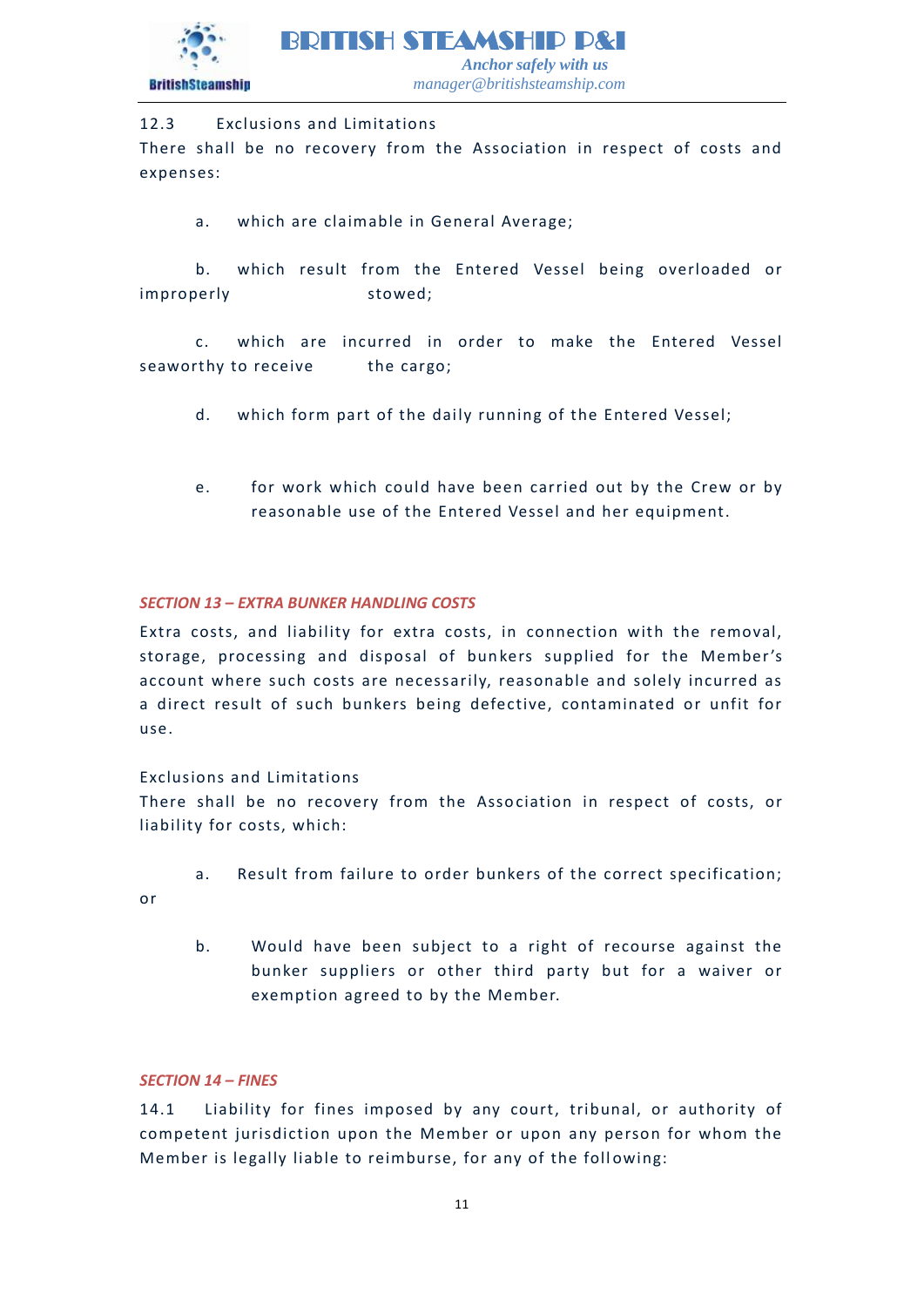

- a. Short or over delivery of Cargo or for failing to comply with regulations concerning declarations relating to goods or Cargo or to the Entered Vessel's documents;
- b. In respect of accidental pollution by oil or other substance;
- c. Smuggling or any infringement of any customs law or regulation relating to the Cargo or the Entered Vessel;
- d. Any act, neglect or default, other than those specified above, of any servant or agent of the Member in the course of their duties in respect of the Entered Vessel.

# 14.2 Exclusions and Limitations

There shall be no recovery from the Association in respect of:

- a. Overloading of the Entered Vessel;
- b. Entry of the Entered Vessel into prohibited waters;
- c. Disregarding of routing regulations;
- d. Criminal activity, of which the Member had actual or constructive knowledge, recklessly disregarded or failed to take reasonable steps to prevent.

# <span id="page-11-0"></span>*SECTION 15 – STOWAWAYS*

15.1 Liability under a Charter Party to the owner for fines and other expenses incurred by that owner as a consequence of stowaways being or having been on board an Entered Vessel, provided that the owner itself incurred such fines and expenses under legal liability and those expenses are not recoverable by the Member from any third party and there is no insurance for liability.

# 15.2 Exclusions and Limitations

Costs or expense of whatsoever nature directly or indirectly caused by or in any way contributed to, by or in consequence upon liabilities in excess of those the Member has or would have incurred under BIMCO's 'Stowaways Clause for Time Charters'.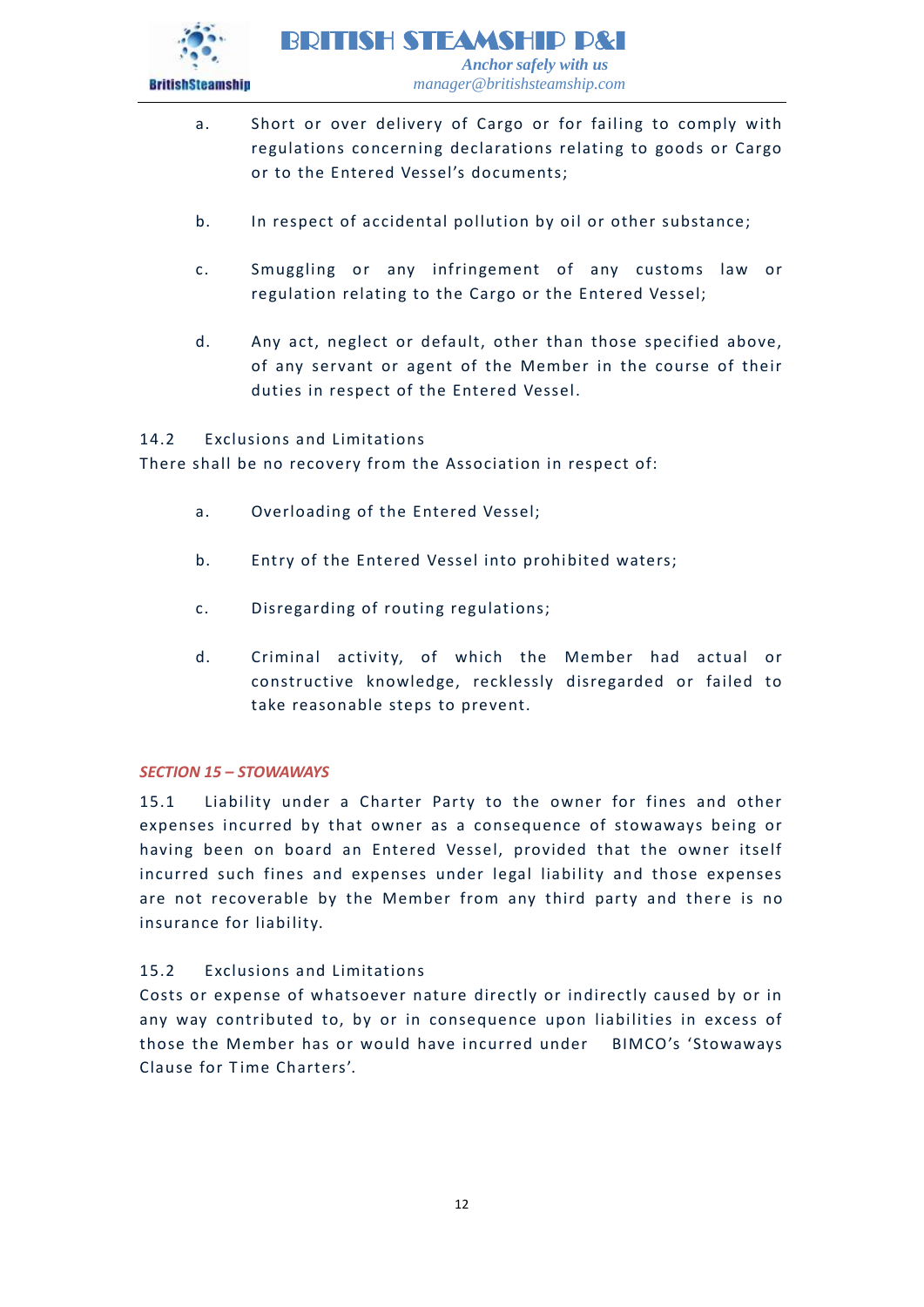

# **BritishSteamship**

#### <span id="page-12-0"></span>*SECTION 16 – ENQUIRY EXPENSES*

Expenses reasonably incurred at the discretion of the Association by the Member in defending itself and/or protecting its interests before a formal enquiry into a casualty involving the Entered Vessel.

#### <span id="page-12-1"></span>*SECTION 17 – INTERFERENCE BY GOVERNMENT AUTHORITIES*

Expenses incurred in defending or seeking redress where there has been interference with the operation of the Entered Vessel by any lawful authority in any country that the Association shall in its own discretion, decide is unwarranted and requires investigation.

#### <span id="page-12-2"></span>*SECTION 18 – RISKS INCIDENTAL TO CHARTERING*

The Association may cover, in its absolute discretion, the Member's liabilities, losses or expenses to third parties, being parties other than the Member, Joint (or Co-) Member or Associated persons, which are incidental to the business of chartering and which are not specified or expressly excluded in this Policy of Insurance, but only to such extent that the Association may decide on any request under this section in its sole discretion.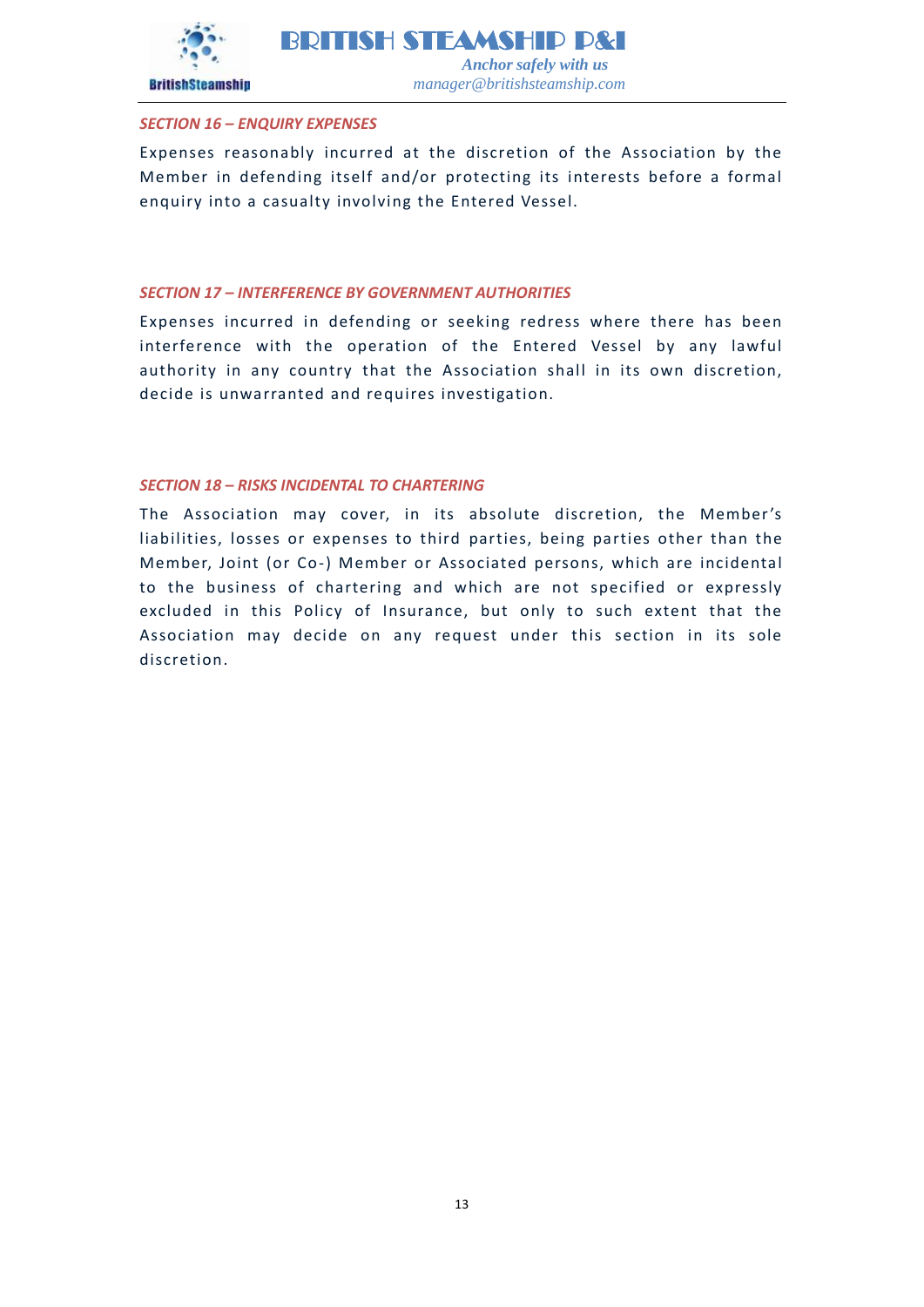

# <span id="page-13-0"></span>**PART 2 – DEFENCE COVER FOR LEGAL COSTS (CLASS 2)**

The standard cover is set out in section 19 below and is subject always to the terms and conditions of this policy and the provisions of the General Terms & Conditions mentioned in part 4 and the provisions of section 20 below. The Association shall indemnify the Member against the reasonable and necessary legal costs and expenses, which are incurred in relation to the operation of the Entered Vessel, arising from Events occurring during the Period of Insurance.

The Association has the liberty to exclude, limit, modify or otherwise alter the standard cover by special terms, which have been agreed between the Association and the Member and if so agreed any special terms will appear on the Certificate of Entry.

#### <span id="page-13-1"></span>*SECTION 19 – RISK COVERED*

19.1 The reasonable and necessary legal costs and expenses incurred in establishing or resisting claims and disputes, including any such costs and expenses which the Member may become liable to pay to any other party, arising in respect of:

19.1.1 Hire or off-hire, freight, deadfreight, laytime, demurrage, dispatch or other claim or dispute relating to the Charter Party, Bill of Lading or other contract of carriage in respect of the Entered Vessel;

19.1.2 Supplies to the Entered Vessel;

18.1.3 Charges, disbursements and accounts received from agents, stevedores, customs, brokers, harbour authorities or other servants of the Member;

19.1.4 Loading, stowing, trimming, discharging, lightening of Cargo on, or from the Entered Vessel;

- 19.1.5 Loss of, damage to or detention of the Entered Vessel;
- 19.1.6 General or particular average contributions or charges;
- 19.1.7 Salvage or towage services rendered to the Entered Vessel;
- 19.1.8 Representation of the Member at official investigations or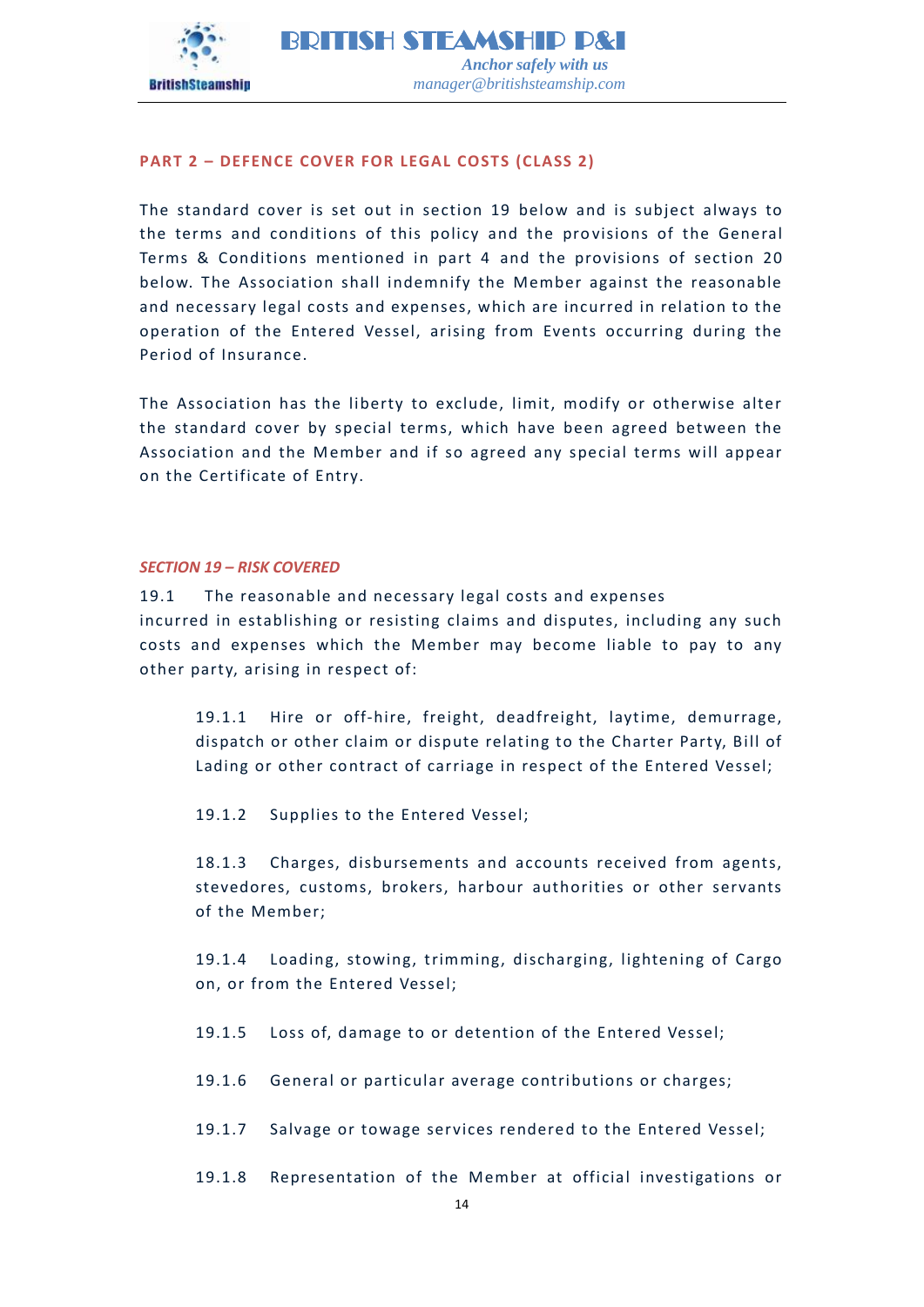

other inquiries in relation to the Entered Vessel;

19.1.9 Actions by, or against Passengers intended to be or being or having been carried on the Entered Vessel, provided the carriage of passengers was approved by the Association;

19.1.10 Actions by, or against, Crew members, or their personal representatives, dependants or stowaways;

19.1.11 Actions by, or on behalf of, a State or any public body against the Member or the Entered Vessel, but not taxes or dues payable in countries where the ship is registered or where the Member is resident or where the Member has a permanent place of business;

19.1.12 Amounts due from, or to, insurers, other than the Association;

19.1.13 Sale and purchase of the Entered Vessel;

19.1.14 Actions by, or against builders and/or repairers of the Entered Vessel;

19.1.15 Any other issue or matter in connection with the Entered Vessel.

Any claim under this section must have arisen from occurrences or circumstances, which have taken place after the Attachment Date under this policy and must be notified to the Association within the Period of Insurance.

# <span id="page-14-0"></span>*SECTION 20 – EXCLUSIONS AND LIMITATIONS*

20.1 There will be no recovery under this Class of Insurance, if:

20.1.1 The claim, liability or dispute would or could have been covered under the Member's Protection & Indemnity cover;

20.1.2 There is no reasonable relationship between the amount in dispute or the prospects of successfully obtaining payment (due to financial position of the other party or otherwise) and the costs which are likely to be incurred;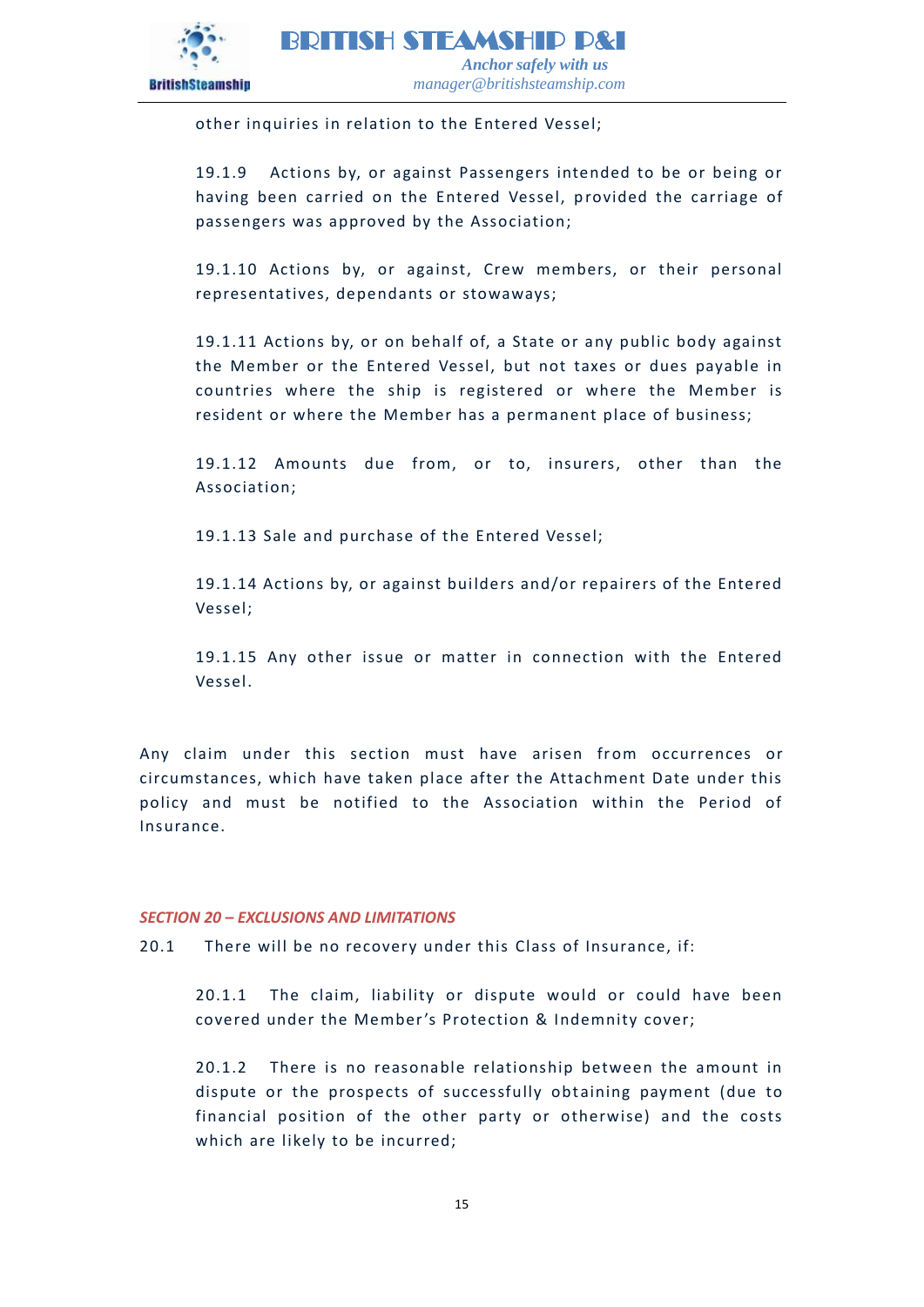

20.1.3 The claim or position adopted by the Member is tainted with illegality or serious impropriety, or is based on conduct or matters which give rise to an exclusion of cover under either this or any other policy of insurance concluded between the Member and the Association, including the Association's General Terms and Conditions incorporated

therein.

20.2 Any recovery under this Class of Insurance shall be subject always to the following:

20.2.1 The Association shall be entitled in its absolute discretion to support the Member in connection with any claim or dispute referred to in section 19 to such stage or extent and in such manner and on such terms as the Manager may think fit, including but not limited to a term that the amount that the Member will be reimbursed by the Association shall be capped at a particular amount or alternatively that the Member shall not be reimbursed in respect of any specified amount or proportion of the costs and expenses incurred or to be incurred.

20.2.2 The Association shall be entitled at any time in its absolute discretion to discontinue its support or to refuse further support in connection with any claim or dispute referred to in section 19, notwithstanding any previous decision by the Association to support the same.

20.2.3 Notwithstanding section 27.8 of part 4 of this insurance, the Association shall have an absolute discretion as to the conduct of any claim or dispute referred to in section 19 and may at any time direct an Member and its appointed lawyers, surveyors or other persons to take whatever course in connection therewith as the Association may at its sole discretion require and upon such terms as the Association may deem appropriate and to continue or discontinue any legal proceedings.

20.2.4 In the event of a failure by the Member to act as directed by the Association whether under this sub-section 20.2 or howsoever, the Member shall not be entitled to be reimbursed by the Association in respect of any legal costs and expenses so incurred unless and insofar as the Association shall, in its absolute discretion, otherwise determine.

20.3 The Association shall be entitled either directly on its own behalf or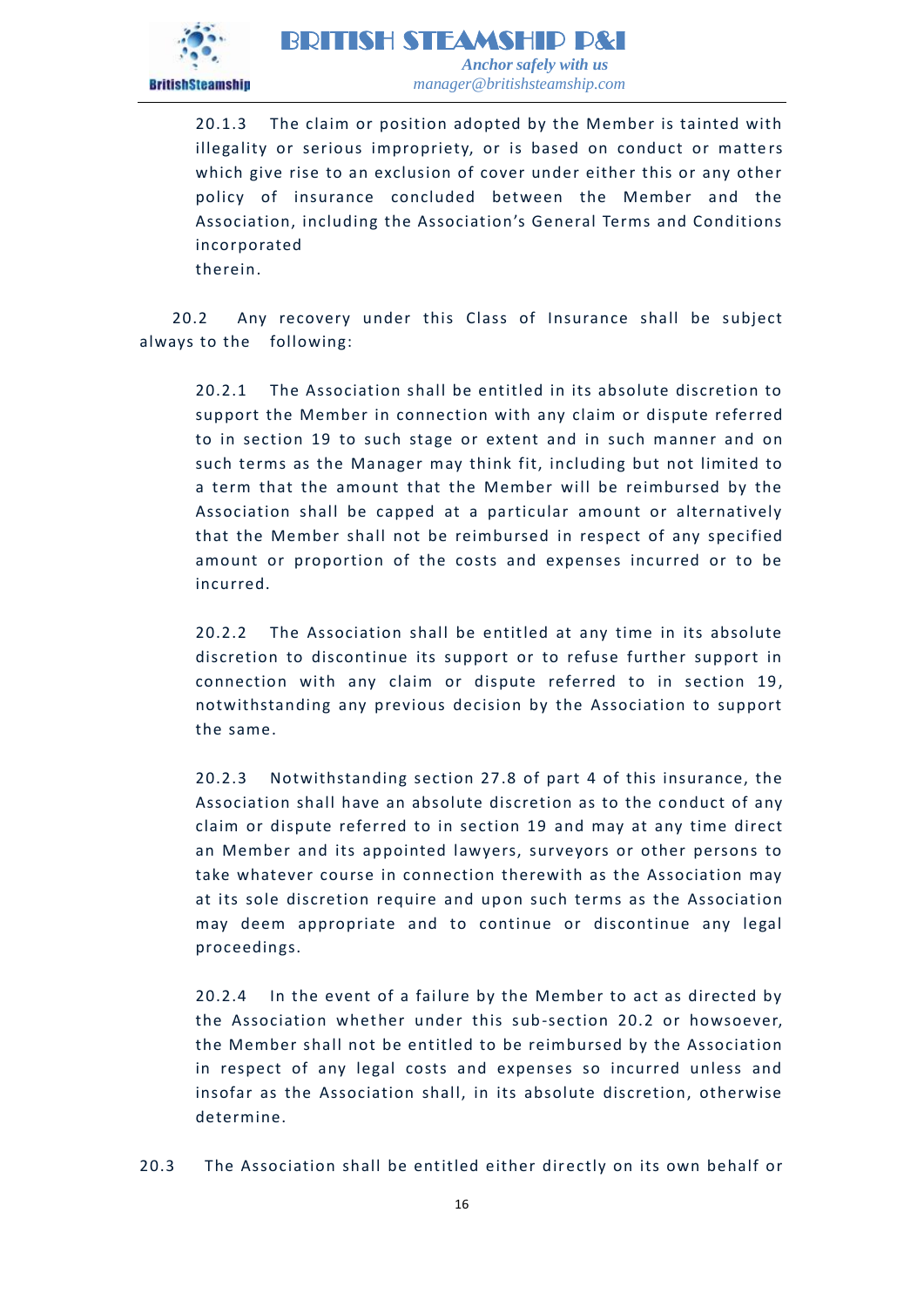

with the full cooperation of the Member to take all such steps as it deems appropriate to satisfy itself that the legal costs and expenses incurred in respect of this part 2 are reasonable. The Association shall have full authority and right to make enquiry of any appointed lawyers and to negotiate with them, to require a full schedule of costs and disbursements and to tax or assess the same as the Association in its sole discretion shall consider appropriate whether formally or o therwise and the Member shall provide all consents as may be necessary in this regard.

20.4 Where a dispute falls within this Policy, the Member shall not settle or compromise the dispute or make any admissions without the prior approval of the Association, failing which the Association may in its absolute discretion decline cover and/or require reimbursement from the Member forthwith of any legal costs and/or expenses that it has already incurred in respect of the dispute. If a claim by the Member has been compromised or settled on terms that either are inclusive of legal costs or make no provision as to costs, the Association shall in its absolute discretion be entitled to determine what part of any sum thus received by the Member shall be deemed attributable to legal costs, and require that part to be paid forthwith to the Association to the extent that the Association has already incurred such costs.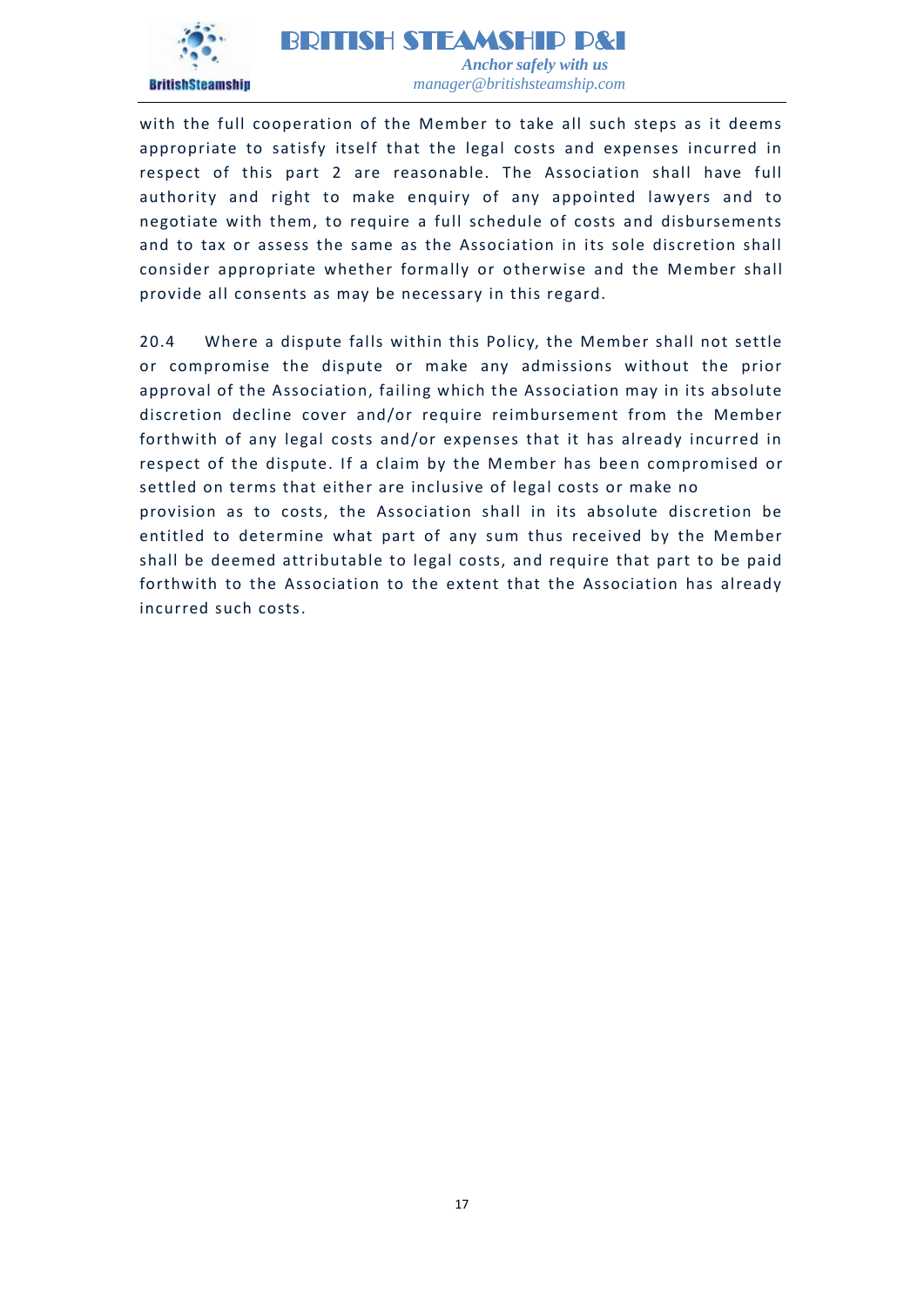

# <span id="page-17-0"></span>**PART 3 – CARGO OWNERS' LEGAL LIABILITY (CLASS 3)**

#### <span id="page-17-1"></span>*SECTION 21 – RISK COVERED*

The Association shall indemnify the Member against the legal liabilities, costs and expenses under this Class of Insurance, incurred by the Member in his capacity as cargo owner/trader whilst cargo carried on a ship, or whilst being loaded on or discharged from a ship, which would have been covered under Class of Insurance 1 of this policy wording had they been incurred by the Member in its capacity as Charterer, but excluding liabilities, losses, costs and expenses in respect of damage to or loss or reduced value of cargo arising as a consequence of a condition, quality or specification of the cargo which existed prior to the cargo being accepted for carriage or which was caused by treatment or processing, including blending, of cargo other than treatment necessary for transportation.

For the purpose of this Class of Insurance the word "cargo" shall mean any lawful and merchantable commodity or goods intended to be or being or having been carried on board a Vessel pursuant to a contract of carriage but shall exclude any other equipment, stores, fuel (unless carried as cargo) or substance or whatever nature, and shall further exclude waste and residues of cargo(es) and/or of other equipment, stores, fuels and/or substances.

For the purpose of this Class of Insurance "cargo owner" includes buyer, seller, holder of the Bill of Lading and cargo trader, where they have the ownership on the loaded cargo.

# 21.1 Exclusions and Limitations

Excluding any liability arising from lighterage and/or Vessel -to-Vessel transfer.

# 21.2 O.P.A. disclaimer clause

Notwithstanding any other provision of this Policy of Insurance or of any underlying insurance, this Policy of Insurance is not evidence of financial responsibility under the Oil Pollution Act of 1990 or any similar federal or State laws. Any showing or offering of this policy by the Member as evidence of insurance shall not be taken as any indication that the Association consents to act as guarantor or to be sued directly in any jurisdiction whatsoever. The Association does not consent to be guarantor or to be sued directly.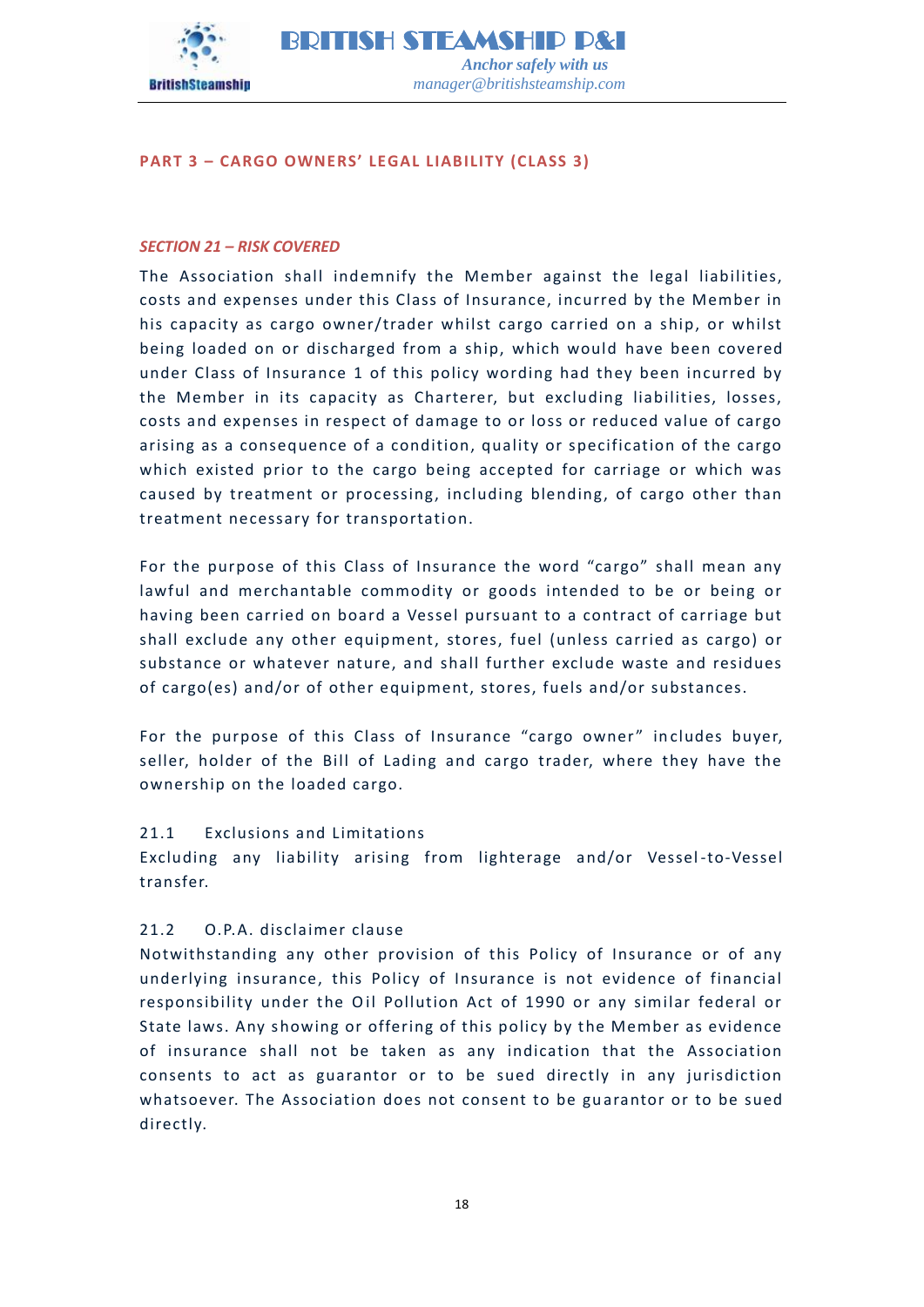

#### <span id="page-18-0"></span>**PART 4 – GENERAL TERMS AND CONDITIONS**

#### <span id="page-18-1"></span>*SECTION 22 – APPLICATION OF TERMS*

Any contract of insurance effected pursuant to the Marine Liability Policy for Charterers shall incorporate the general terms and conditions and the terms and conditions of Class of Insurance 1, Class of Insurance 2 or Class of Insurance 3 as the case may be. The terms and conditions set out in each Class of Insurance in this policy shall prevail over the general terms and conditions in the event of a conflict between them, but any terms appearing in the Certificate of Entry shall prevail above all others.

#### <span id="page-18-2"></span>*SECTION 23 – APPLICATION FOR INSURANCE*

Any application shall be in the form supplied by the Association from time to time. The information and particulars given in the course of applying for insurance shall be deemed to form the basis of the contract of insurance between the Association and the Member.

#### <span id="page-18-3"></span>*SECTION 24 – CERTIFICATE OF ENTRY*

24.1 On acceptance of the application for insurance by the Association, a Certificate of Entry will be issued by the Association evidencing the terms and conditions of the contract of insurance between the Association and the Member, which shall also state:

23.1.1 Name of Member on whose behalf the Entered Vessel is Entered and name of any Co-Member.

23.1.2 The Class of Insurance and any special terms and/or warranties.

23.1.3 The name and main details of the Entered Vessel(s).

23.1.4 The Attachment Date of the Entered Vessel(s) and the Period of Insurance.

23.1.5 The maximum amount Entered.

23.1.6 The applicable Deductibles.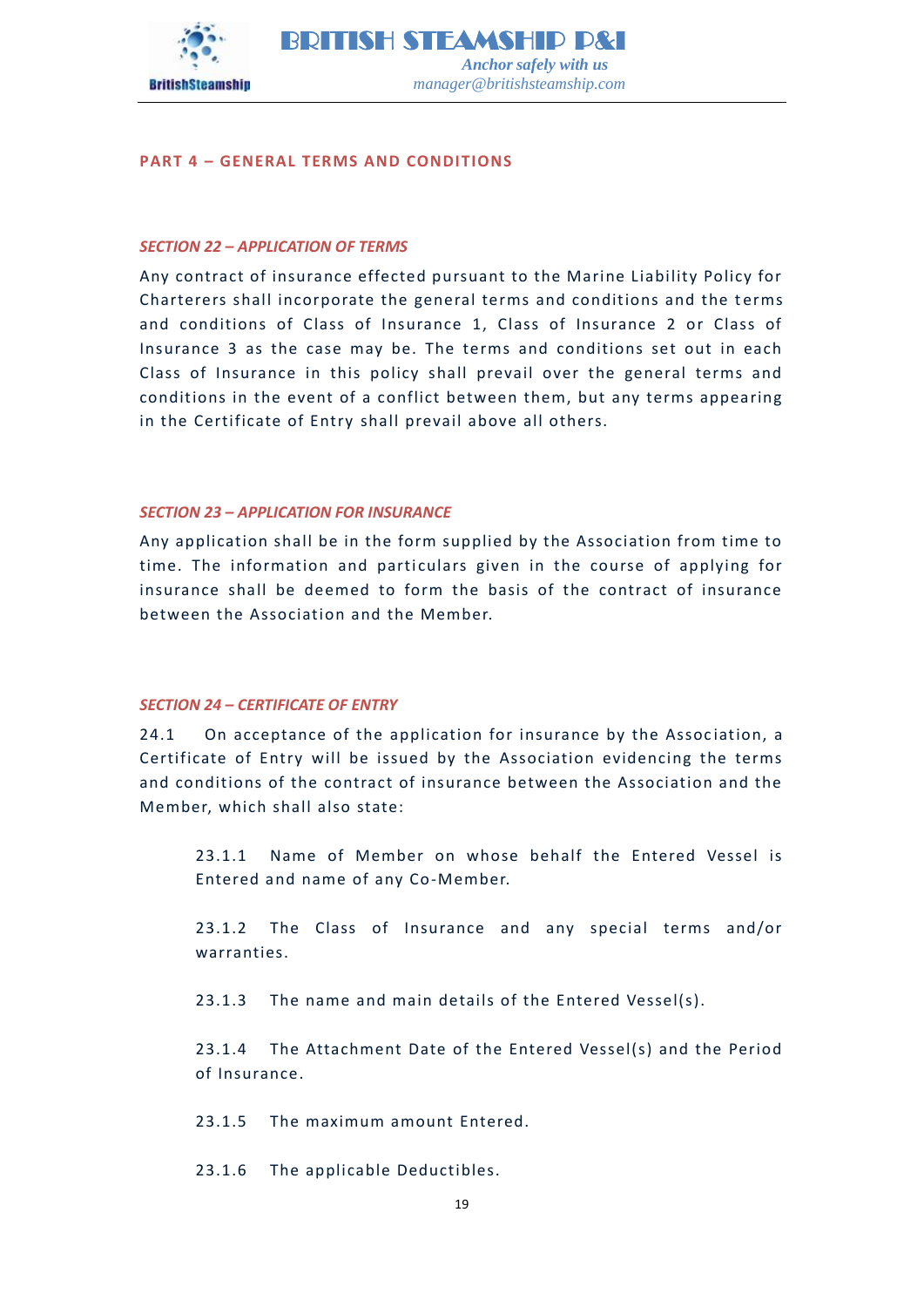

24.2 If at any time during the Period of Insurance the terms relating to any Entered Vessel vary, the Association will issue an endorsement stating the terms and effective date of such variation.

24.3 Every Certificate of Entry shall be conclusive evidence as to the terms of the contract of insurance or as to the variation of such terms as the case may be.

# <span id="page-19-0"></span>*SECTION 25 – EXCLUSIONS AND LIMITATIONS*

25.1 The Member shall not be entitled to recover under any part or Class of Insurance, if:

25.1.1 The Member has failed to exercise reasonable care in the chartering, operation or management of the Entered Vessel including taking reasonable steps to check the solvency and reputation of the other party to any Charter Party;

25.1.2 The Member has failed to promptly provide the Association or its nominated representative with any information or documentation relating to any claim or dispute under this policy;

25.1.3 The claim or dispute is between Joint Members or between Associated persons;

25.1.4 The claim or dispute arose out of or consequent upon the Entered Vessel carrying illegal goods, contraband, blockade running or the Member recklessly or intentionally employed or caused the Entered Vessel to be employed in an unlawful or unduly hazardous or improper trade or voyage or that the Cargo carried and/or the method of its securing or unsecuring, carriage, loading, discharging, inspection, maintenance, treatment or lack thereof during the voyage was unduly hazardous, patently inappropriate or improper;

25.1.5 The liabilities, costs, losses or expenses are caused by:

- a. War, civil war, revolution, rebellion, insurrection, terrorist act or civil strife arising from that, or any hostile act by or against a belligerent power;
- b. Capture, seizure, arrest, restraint or detention (barratry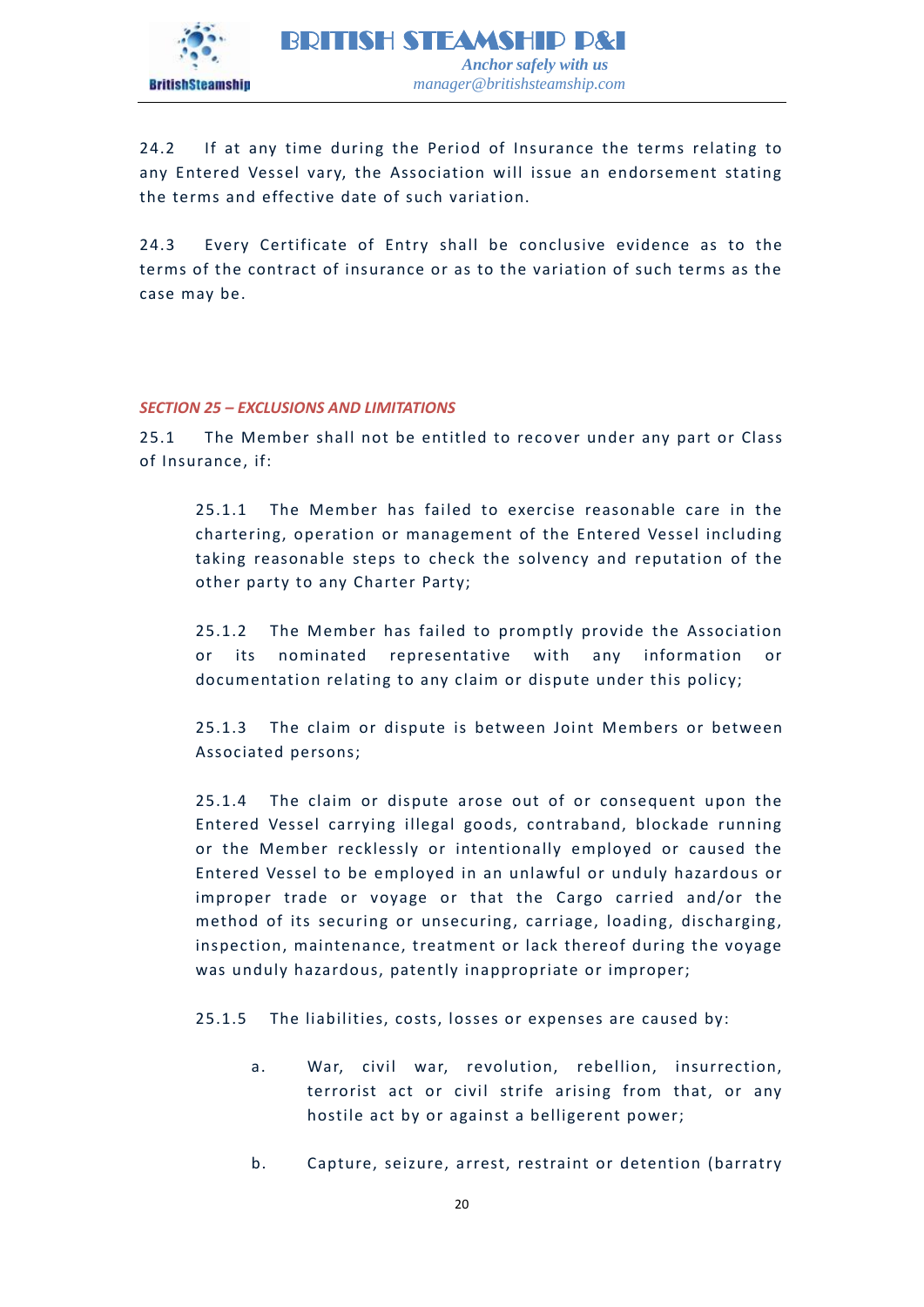

and piracy excepted) and the consequences thereof or any attempt thereat;

- c. Any weapons of war, unless by reason of transport on the Entered Vessel;
- d. Nuclear risks;
- e. Ionising radiations from or contamination by radioactivity from any nuclear fuel or from any nuclear waste or from the combustion of nuclear fuel;
- f. The radioactive, toxic, explosive or other hazardous or contaminating properties of any nuclear installation, reactor or other nuclear assembly or nuclear component thereof;
- g. Any weapon of war employing atomic or nuclear fission and/or fusion or other like reaction or radioactive force or matter;
- h. The radioactive, toxic, explosive or other hazardous or contaminating properties of any radioactive matter. The exclusion in this sub-section does not extend to radioactive isotopes, other than nuclear fuel, when such isotopes are being prepared, carried, stored, or used for commercial, agricultural, medical, scientific or other similar peaceful purposes;
- i. Any chemical, biological, bio-chemical or electromagnetic weapon;
- j. Cargoes that are not carried in accordance with the specific international guidelines applicable including, but not limited to, the IMDG, IBC or IMSBC Code, and port/local regulations; or which are carried on board vessels which do not comply with the requirements as set for the carriage of such Cargo. The transport of this type of Cargo to be always approved under the Charter Party and done with the knowledge and consent of the master/owners;
- k. W ilful misconduct on the part of the Member, such misconduct being an act intentionally done, or a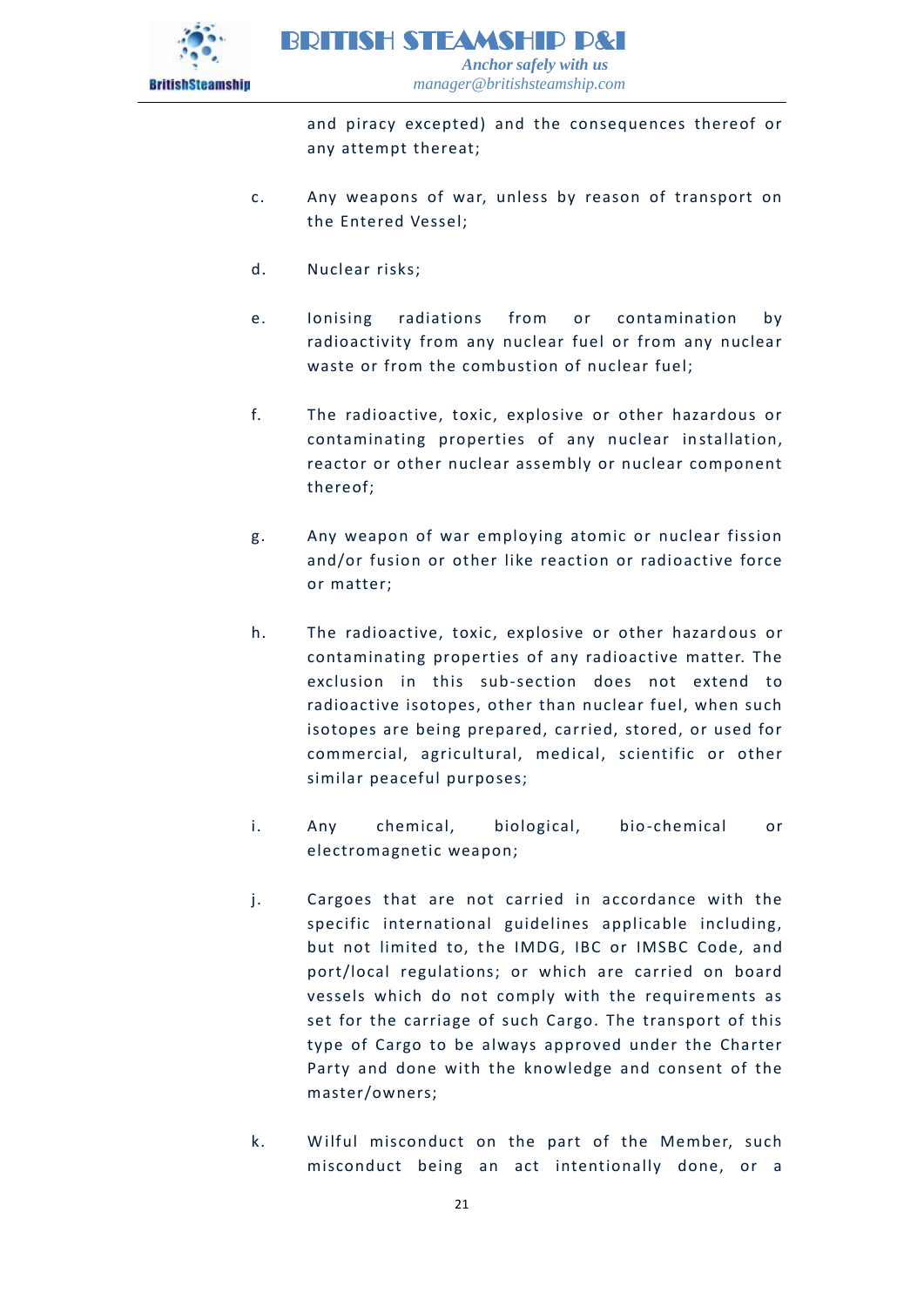

deliberate omission by the Member, with knowledge that the performance of omission will probably result in injury, or an act done or omitted in such way as to allow inference of a reckless disregard of the probable consequences.

25.1.6 The Entered Vessel has been, or is intended to be, employed in trades or areas other than those agreed with the Association;

25.1.7 The Member has failed to declare the Vessel to the Association prior to commencement of the Charter Party or voyage, unless specifically otherwise agreed in the Certificate of Insurance;

25.1.8 The claim is in respect of liability, losses, costs and expenses arising out of performing Specialists Operations, unless agreed by the Association in writing prior to attachment;

25.1.9 The Claim is in respect of liability, losses, costs and expenses arising out of the carriage of Passengers, unless agreed by the Association in writing prior to attachment;

25.1.10 The liability arises under the terms of any contract or indemnity and would not have arisen but for those terms, unless those terms were previously approved by the Association in writing.

25.1.11 Any claim, dispute or other matters which arise between the Association and the Member.

# <span id="page-21-0"></span>*SECTION 26 – PAYMENTS TO THE ASSOCIATION*

26.1 The obligation to pay the premium is an obligation solely of the Member. Section 53 of the Marine Insurance Act shall not unless otherwise agreed apply.

26.2 The Member shall pay the premium strictly as required by the Association in the Certificate of Entry or as the Association shall specify from time to time. Time shall be of the essence as regards any due date as hereinafter defined.

26.2.1 If the Certificate of Entry or other written notification by the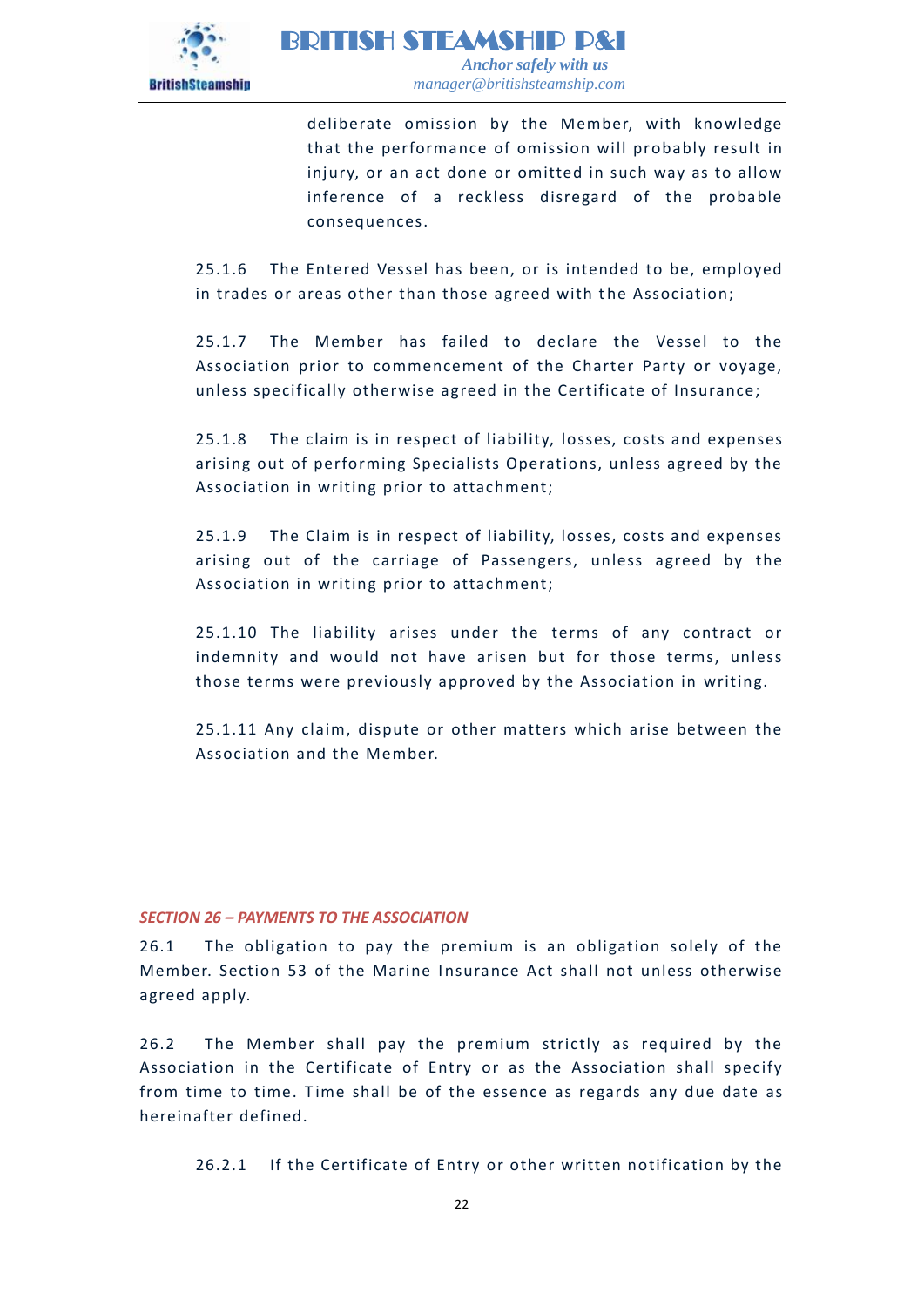

Association requires payment to be made in full by a given date or within the period there set out this shall be the "due date" by which the Member must pay.

26.2.2 If the Certificate of Entry or other written notification by the Association requires payment to be made in instalments by a series of dates or periods as there set out, then each date or period shall count as a "due date" by which the Member must pay, although it is expressly agreed and noted that the instalment payments do not render the policy severable.

26.2.3 If the Certificate of Entry or other written notification by the Association requires payment to be made against periodic bordereaux of chartered vessels or pursuant to individual or group declarations ("schedule payments") then the payment date for each schedule payment shall count as a "due date". It is expressly agreed that the schedule payments do not render the policy se verable.

26.3 No claim of any kind whatsoever by the Member against the Association shall constitute any right of set-off against the premiums or other sums due to the Association or shall entitle the Member to withhold or delay payment of any premiums or other sums due under this Policy of Insurance.

26.4 If any premium or other sum due to the Association is not paid on, or before, the date specified by the Association, interest shall be payable from the date specified for payment thereof to the date of payment at a rate which the Association shall from time to time determine.

26.5 Where the Member has failed to pay, either in whole or in part, any premium by a due date notwithstanding that, in relation to instalment payments and schedule payments, the Member may have paid any prior amount(s) by the due date(s), the Association shall have the right to serve a notice upon the Member requiring him to pay such amount by any date specified in such notice, not being less than seven (7) days from the date on which notice is given.

If the Member fails to make such payment in full on or before the date so specified, the insurance of the Member shall be cancelled forthwith without further notice of other formality. The effect of such cancellation shall be as set out in section 28.1 below. Notwithstanding that the insurance has been cancelled by virtue of this section, the Member shall be liable for all or any amounts which have fallen due under this policy prior to such cancellation.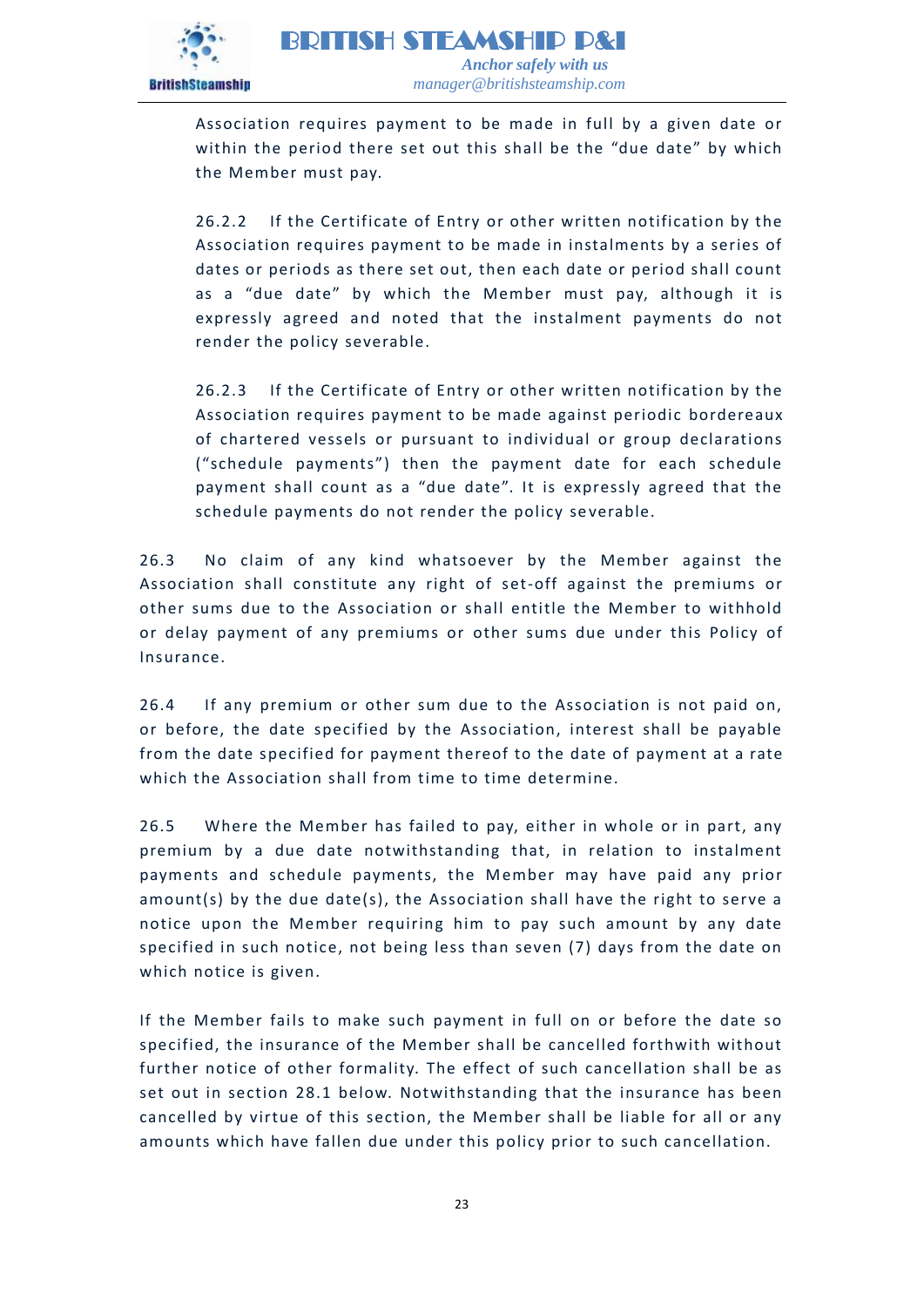

26.6 The Association shall be entitled, once premiums and other sums have become due and payable, to commence an action against the Member or any other liable person, for the recovery of these amounts.

26.7 For the avoidance of doubt, in relation to schedule payments the Member may not elect or seek to appropriate any one premium payment to a particular schedule payment. Its obligation is to pay each schedule payment as it falls due and in strict rotation. The Association may serve a notice pursuant to section 26.5 in respect of any failure to pay by a due date and its right of cancellation pursuant to section 26.5, and the effect thereof pursuant to section 29.1, shall subsist and there shall be no waiver in respect thereof even if an earlier or later schedule payment(s) has been made by a due date(s).

Should the Member electronically transmit funds after a due date or after the notice period specified in the Association's notice under section 26.5 has expired then the acceptance of such funds is conditional only and the Association in its sole discretion may unequivocally accept or reject the late payment. In the event that the Association rejects the late payment then this insurance shall be effectively cancelled as from the expiry of the notice period and section 29.1 shall be fully effective.

# <span id="page-23-0"></span>*SECTION 27 – CLAIMS*

27.1 Upon the occurrence of any casualty, Event or matter liable to give rise to a claim by the Member against the Association, it should be the duty of the Member and his agents to take and continue to take all such steps as may be reasonable for the purpose of averting or minimising any expense or liability in respect of which he may be Entered by the Association. If the Member commits any breach of this obligation the Association may reject any claim by him.

27.2 If the Member makes any request for payment under this Policy of Insurance knowing it to be fraudulent or false in any respect (or in circumstances where it ought reasonably to be known to be so) or where the Member colludes with a third party with a view to ma king a fraudulent claim under this policy, the Association may reject this request for payment.

27.3 If the Member becomes insolvent during the course of any claim to which the Association has given support, the Association shall thereupon reserve the right to withdraw that support forthwith.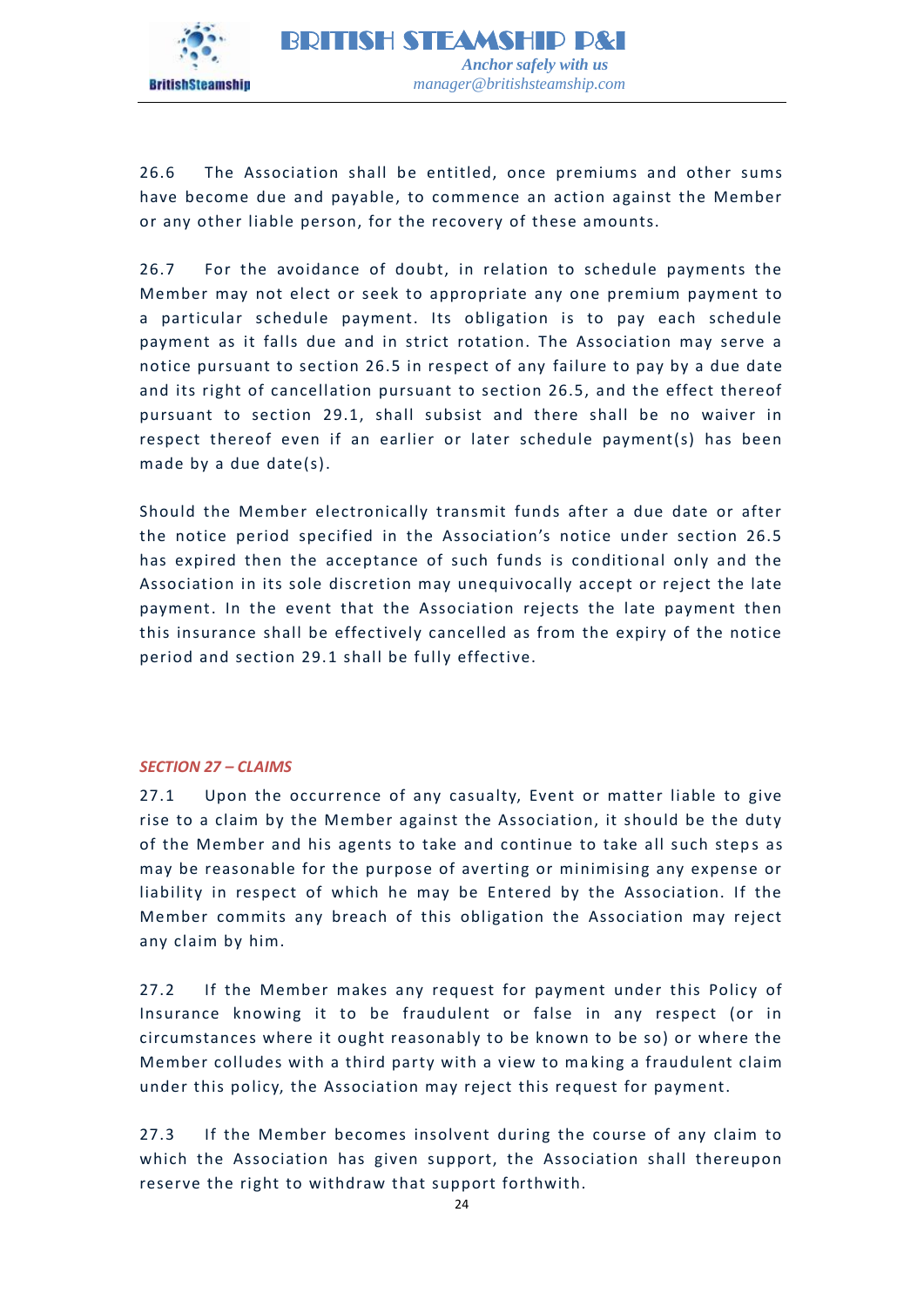

27.4 It is a condition precedent to Association's liability hereunder that the Member shall give prompt notice in writing to the Association of any claim, dispute, matter or Event, which has arisen or has occurred and which is liable to give rise to a claim under this Policy of Insurance and give the Association all relevant facts of which the Member has knowledge at the time of any notification.

27.5 The Member must at all times promptly provide the Association of any documents, reports, evidence or other information relevant to any claim, dispute, matter or Event which has led or which is liable to lead to a claim under this Policy of Insurance, and which are in the possession or power of the Member or his agents or otherwise within his knowledge.

27.6 When so requested by the Association, the Member shall promptly produce, or cause his agents promptly to produce all such documents or information of whatsoever nature which are or may be relevant to the Member's claim or intended claim.

27.7 The Member shall permit the Association or his appointed agent or servant to interview any servant or agent or other person who may have been working for the Member at the material time or at any time thereafter or whom the Association consider likely to have any direct or indirect knowledge of the matter giving rise to a claim under this Policy of Insurance.

27.8 Any lawyer, surveyor or other expert or adviser shall be selected by the Association. The Association may, at its sole discretion, approve or decline any suggestions of the Member in this regard. A lawyer, surveyor, expert or other adviser so selected shall be appointed and employed solely on the basis:

27.8.1 That they are employed by the Member who shall be deemed their principal.

27.8.2 That they have standing instructions from the Member at all times to give advice and report to the Association directly without prior reference to the Member and shall produce to the Association any and all relevant documents or information obtained by them whether from the Member or howsoever and whether or not such advice, reports, documents or information would otherwise be the subject of legal or any form of privilege as if they had been appointed to act at all times and had at all times been acting on behalf of the Association and the Association may at any time whatsoever rely upon such advice, reports and documentation or information as it in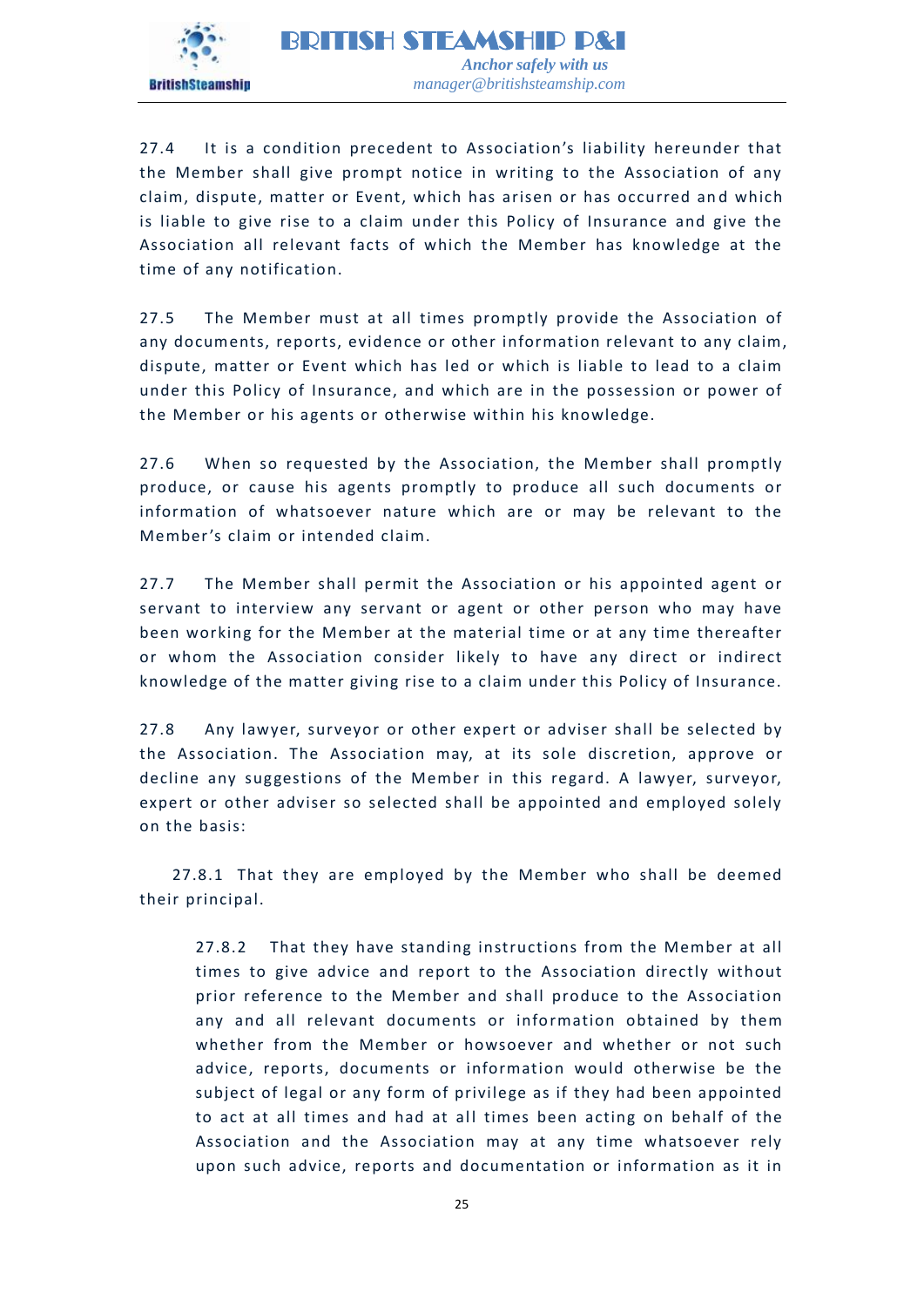

its absolute discretion deems fit, including but not limited to, the provision of further support and on coverage under the Policy of Insurance.

27.8.3 That notwithstanding section 26.8.2 above, any reports or advices given pursuant to this section shall not bind the Association to any course of action.

27.8.4 That they shall provide costs and disbursement estimates to the Association at the Association's request. If so advised by the Association in writing, no legal costs and expenses shall be incurred by them without the Association's express prior approval.

27.9 Where legal steps or other proceedings are undertaken by lawyers or other parties appointed by the Member or its agents, the Association has the discretion to decline to pay for such legal services. The Association furthermore has the right to control or direct the conduct of handling of any case or legal and other proceedings relating to any matter in respect whereof legal and other costs are covered and to require the Member to settle, compromise or otherwise dispose of the case or legal and other proceedings in such manner and upon such terms as the Association deems necessary. The Association shall be under no liability to reimburse an Member for costs incurred before the Association has been notified of a claim under the cover.

27.10 The Association is under no obligation to provide bail or other security on behalf of the Member, but from time to time the Association may in its sole discretion decide to provide bail or other security on such terms as the Association may consider appropriate.

27.11 The provision by the Association of bail or other security, or otherwise acting on behalf of the Member, shall not constitute an admission of liability by the Association for the claim in respect of which the bail or other security is given.

27.12 The provision by the Association of bail or other security is always subject to payment to the Association of the applicable Deductible(s) and all outstanding premiums.

27.13 It is a condition precedent to the Member's right of recovery under this policy with regard to any claim by the Member in respect of any loss, expense or liability, that the Member shall first have discharged any loss, expense or liability.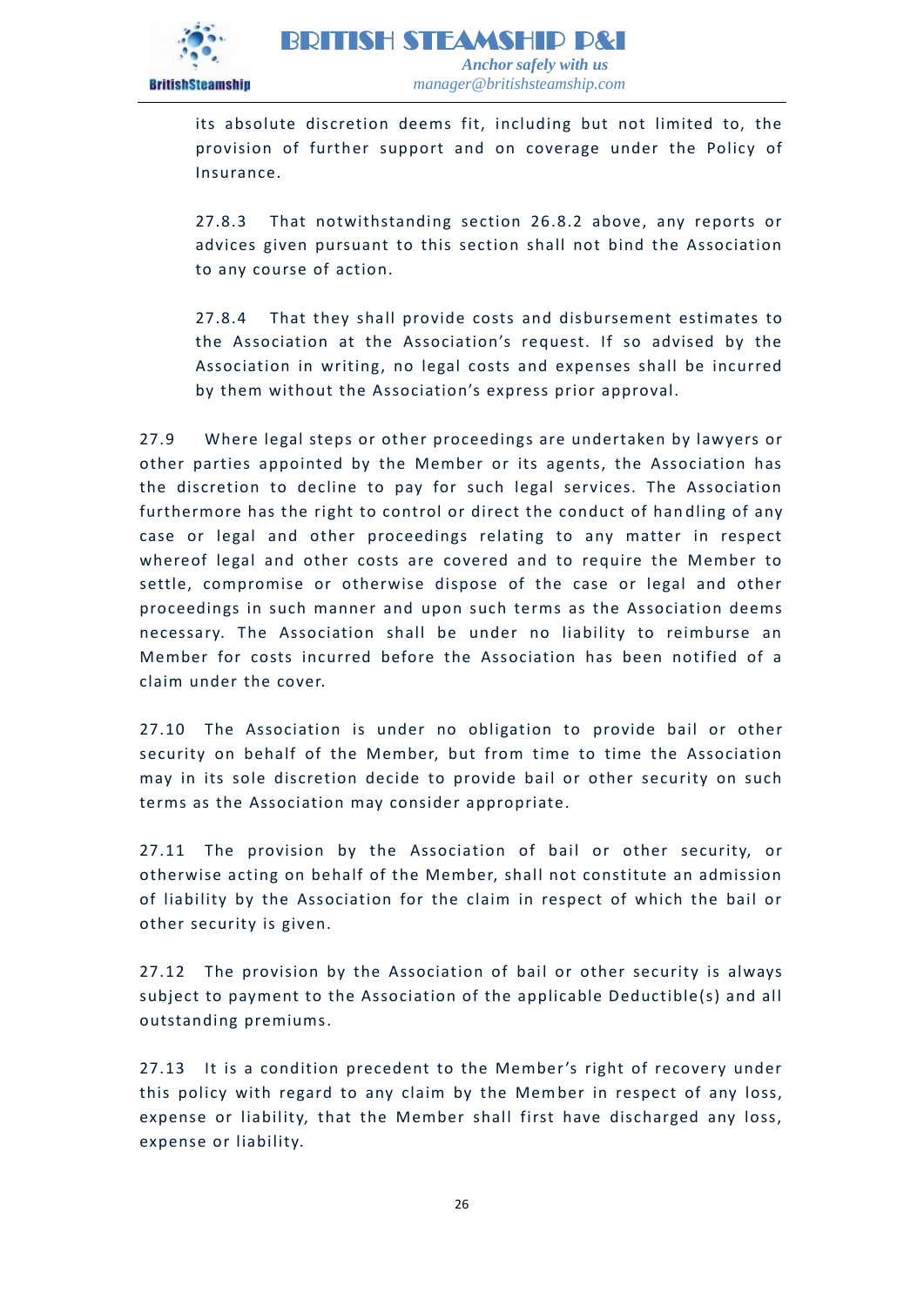

27.14 Where the Association has indemnified the Member for any claim under this policy, the Association shall be entitled to any recovery from a third party in respect of that claim and the Member shall, upon first request of the Association, provide all documents to enable the Association to exercise the Member's rights of recovery.

27.15 Where the Member as a consequence of an Event which is covered by the Association obtains extra revenue, saves expenses or avoids liability or loss which otherwise would have been incurred and which would not have been covered by the Association, the Association shall be entitled to recover from the Member or retain from any sum which would otherwise be payable to the Member, an amount equivalent to the benefit obtained by the Member.

#### <span id="page-26-0"></span>*SECTION 28 – CESSER OF INSURANCE*

The Member shall cease to be Entered by the Association in respect of all Entered Vessels upon the happening of any of the following:

# 28.1 In respect of the Member:

28.1.1 If the Member is served in accordance with section 26.5 or section 32.3 with a notice by the Association requiring him to pay any amount due to the Association and he fails to pay such amount on or before the date specified in such notice;

28.1.2 Where the Member is an individual, upon his death or if a receiving order shall be made against him or if he shall become bankrupt or make any composition or arrangement with his creditors generally or if he shall become incapable by reason of mental disorder of managing and administering his property and affairs;

28.1.3 Where the Member is a corporation, upon the passing of any resolution for voluntary winding up (other than voluntary winding up for the purposes of Association or group reorganisation) or upon an order being made for compulsory winding up or upon dissolution or upon a receiver or manager of all or part of the corporation's business or undertaking being appointed or upon possession being taken by or on behalf of the holders of any debentures secured by a floating charge of any property comprised in or subject to the charge.

28.2 In respect of the Entered Vessel: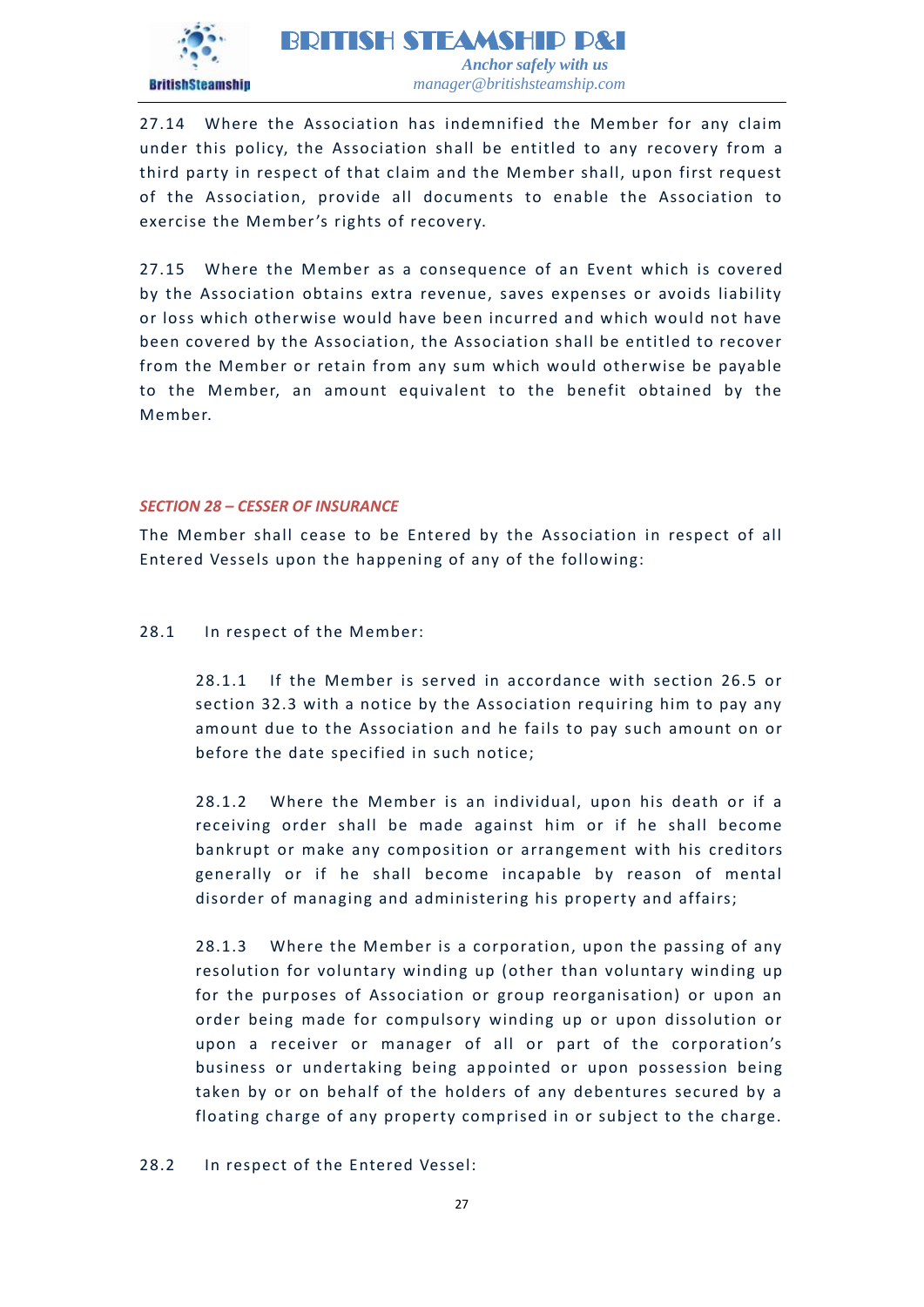

28.2.1 If the Member assigns rights and/or obligations under the Charter Party or any other contract for which the Entered Vessel is Entered;

28.2.2 From the date of redelivery of the Entered Vessel or termination of the contracted voyage by any reason;

28.2.3 If the Entered Vessel becomes a total loss or is accepted under the Hull or War Risks Policies as being a constructive, compromised or arranged total loss;

28.2.4 If the Entered Vessel is missing for 10 days from the date she was last heard of, or upon her being posted at Lloyd's as missing, whichever shall be the earlier;

28.2.5 If the Entered Vessel is requisitioned by a State of government authority.

# <span id="page-27-0"></span>*SECTION 29 – EFFECT OF CESSER OF INSURANCE*

29.1 If the cesser of the insurance occurs because of a cancellation for failure to pay premiums, the Member shall cease to be Entered as from the Attachment Date and the Association shall not be liable for any claims of whatsoever nature in respect of any Entered Vessel under this policy, whether the incident giving rise to such claim occurred before or after the cesser of this insurance and notwithstanding the Association may have admitted liability for or appointed lawyers, surveyors or any other person to deal with any claims or the Association has posted or promised security.

The Member must in all cases make alternative arrangements for the defence or prosecution of any claims and for the provision of substitute security and do all things necessary to take over and handle any claims as prudent uninsured.

29.2 If the cesser of insurance occurs for any other reason, the Association shall remain liable for all claims under this policy arising from any incident which occurred before the cesser but shall be under no liability in respect of any claim arising out of any occurrence or Event after the cesser.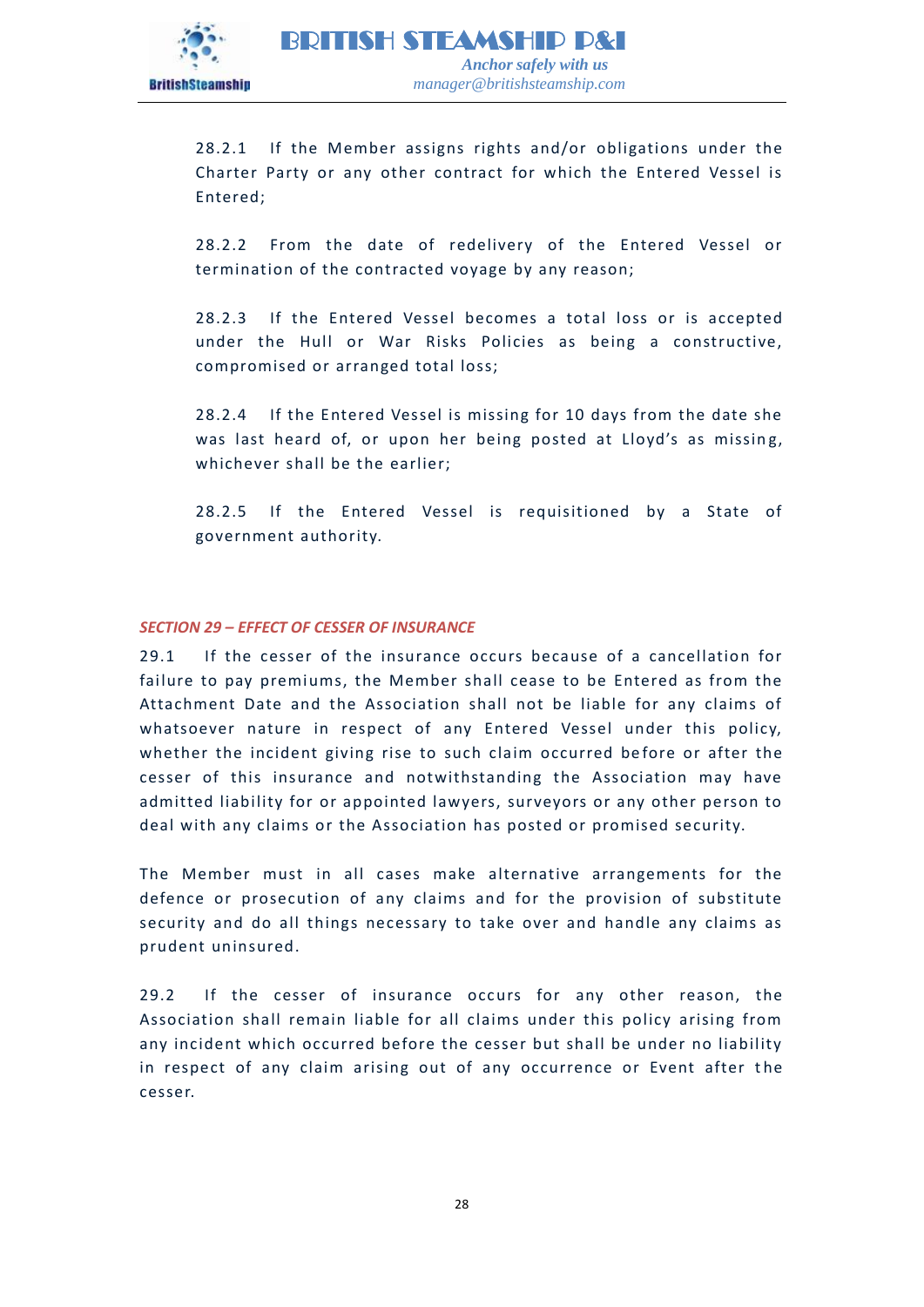

# <span id="page-28-0"></span>*SECTION 30 – MAXIMUM ENTERED AMOUNT*

The maximum liability of the Association under this policy in respect of each accident or occurrence relating to the Entered Vessel and falling within the Period of Insurance shall be limited to the amount(s) specified in the Certificate of Entry.

# <span id="page-28-1"></span>*SECTION 31 – LIMIT OF LIABILITY*

The total limit of liability of the Association under this policy in respect of claims or series of claims arising out of any one Event including any costs, fees and expenses shall in no circumstances exceed the amount stated in the Certificate of Insurance. This limit shall apply to all claims, costs, fees and expenses arising out of the Event whether they are made by one or by more than one Member.

#### <span id="page-28-2"></span>*SECTION 32 – DEDUCTIBLES*

32.1 Any claim recoverable under this policy shall be limited to the excess of the Deductibles specified in the Certificate of Entry.

32.2 The Member shall pay the Deductible on or before the date specified by the Association.

32.3 Where an Member has failed to pay, either in whole or in part, any amount due from the Member to the Association, the Association shall have the right to serve a notice upon the Member requiring him to pay such amount by any date specified in such notice, not being less than seven (7) days from the date on which notice is given. If the Member fails to make such payment in full on or before the date so specified, the insurance of the Member shall be cancelled forthwith without further notice or formality. Notwithstanding that the insurance has been cancelled by virtue of this clause, the Member shall be liable for all or any amounts which have fallen due under this policy prior to such cancellation.

32.4 The Association shall be entitled, once Deductibles have become due and payable, to commence an action against the Member or any other person liable to recover any such unpaid Deductible.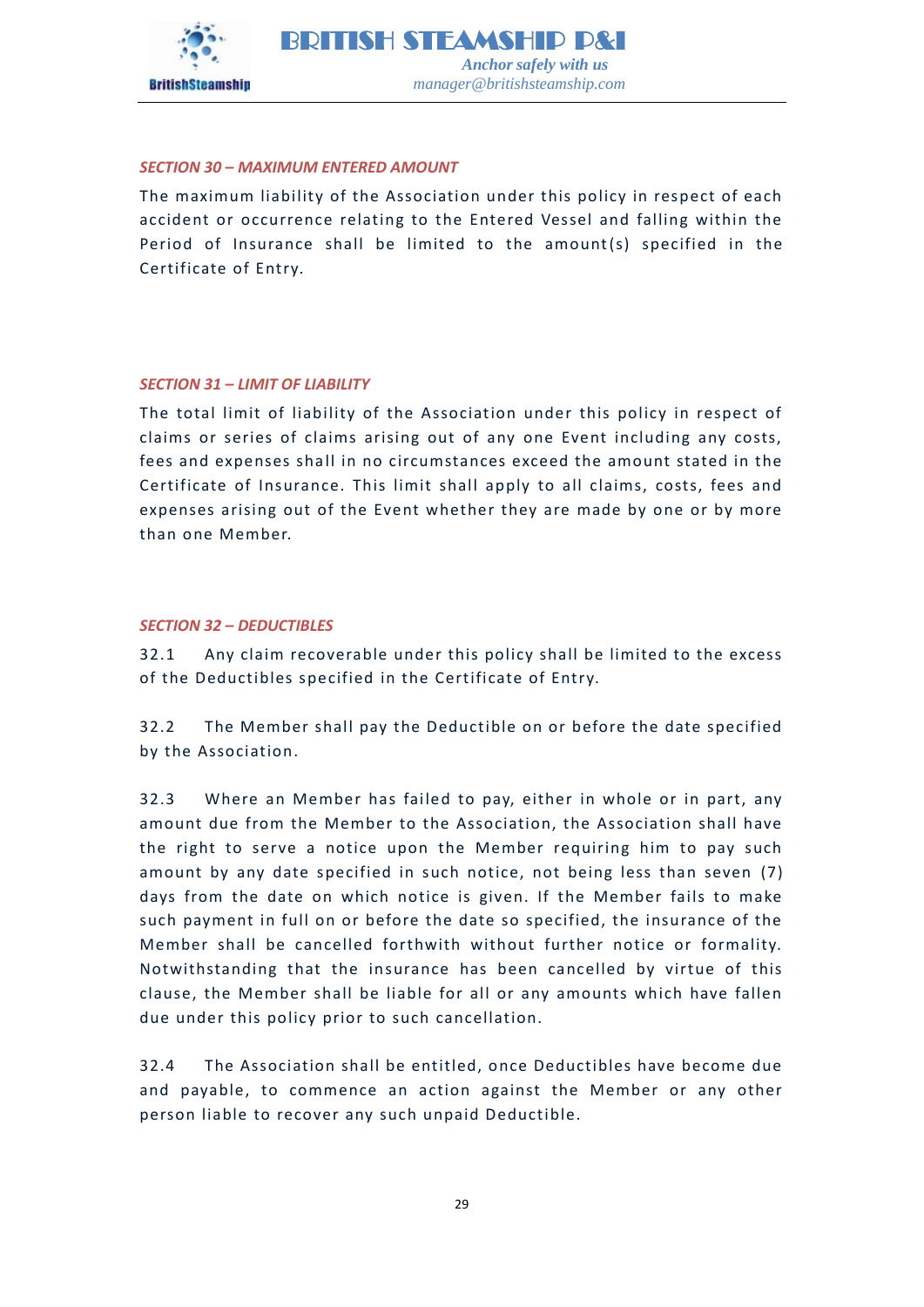

# <span id="page-29-0"></span>*SECTION 33 – JOINT MEMBERS AND CO-MEMBERS*

33.1 The Association may agree to extend the Policy of Insurance to a Joint Member named in the Certificate of Insurance.

33.1.1 Joint Members shall be jointly and severally liable to pay all amounts due to the Association.

33.1.2 Any payment by the Association to the Member or any one of the Joint Members shall be deemed to be complete payment to the Member and to all Joint Members jointly and shall fully discharge the obligations of the Association in respect of that payment.

33.1.3 The contents of any communication between the Association and the Member, or any Joint Member or any Co -Member, shall be deemed to be within the knowledge of the Member and all Joint Members and Co-Members.

33.1.4 Any failure by the Member, or any Joint Member, or any Co-Member to comply with any of the obligations under this Policy of Insurance, shall be deemed to be a fail ure of the Member and all Joint Members and Co-Members.

33.1.5 Any conduct or omission (including misrepresentation or non-disclosure) by the Member, or any Joint Member or any Co-Member, which would have entitled the Association to reject or reduce any claims, shall be deemed to have been the failure of the Member and all Joint Members and Co-Members.

33.1.6 The Association shall not cover any liability, loss, expense or costs in respect of any dispute between the Member and any Joint Member and any Co-Member, or between Joint Members or between Co-Members or between Joint Members and Co -Members arising out of or relating to the subject matter of this Policy.

33.1.7 The total liability of the Association in respect of any one Event, to the Member, and to any Joint Member or Co-Member shall not exceed such sum as would have been recoverable from the Association only by the Member.

33.1.8 In the event that the total liability of the Association is less than the total sum claimed by the Member and by any Joint Member or Co-Member, the Association shall be entitled to apportion payment in proportion to the respective amounts claimed.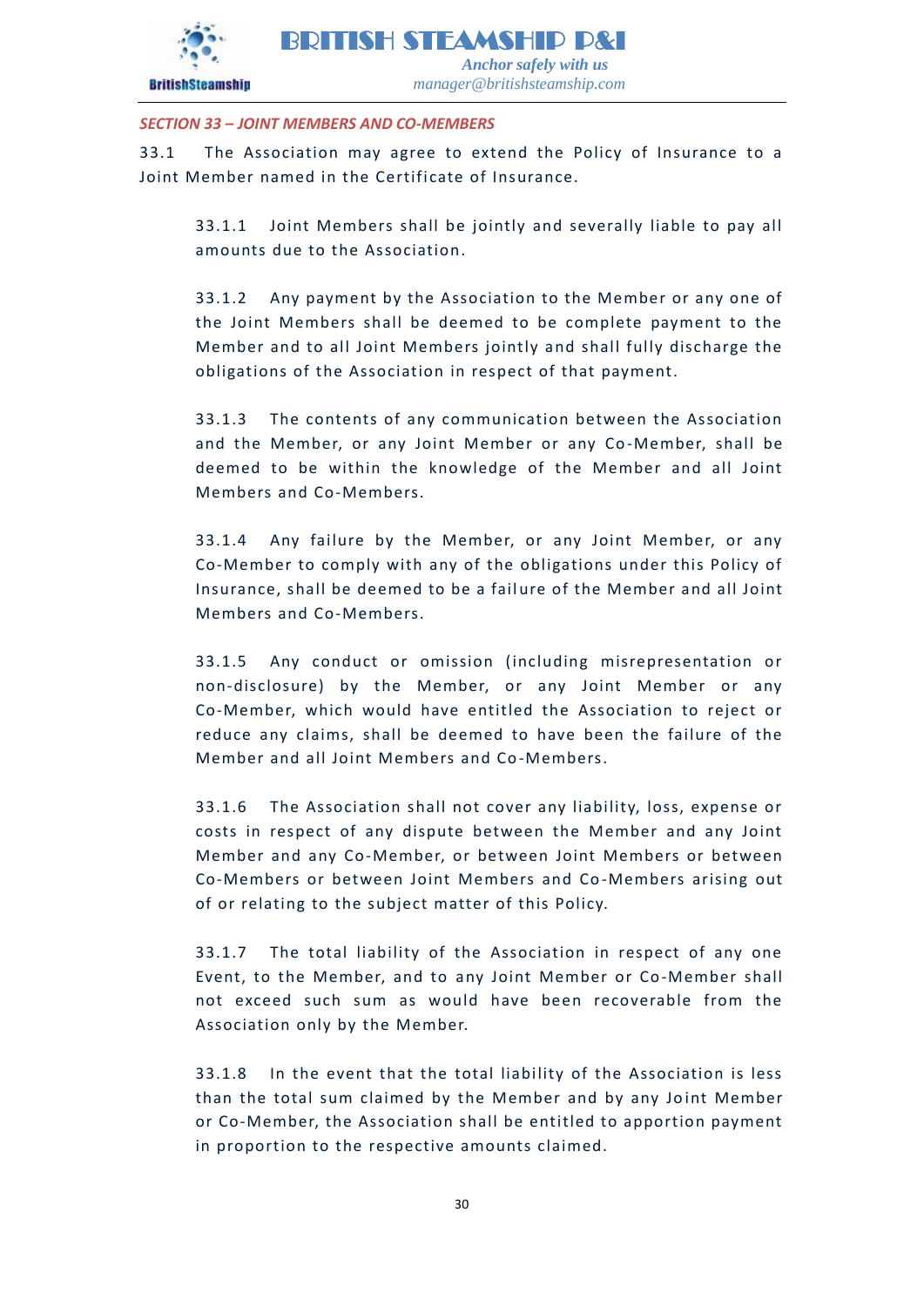

33.2 The Association may agree to extend the Policy of Insurance to a Co-Member named in the Certificate of Insurance.

33.2.1 In respect of a Co-Member the Association shall only be liable to the Co-Member to the extent that it would have been liable to the Member had the claim in question been brought and enforced against the Member.

33.2.2 A Co-Member shall not be liable for amounts due to the Association by the Member.

#### <span id="page-30-0"></span>*SECTION 34 – ASSIGNMENT*

No insurance provided by the Association and no interest in any contract between the Association and the Member may be assigned without the written consent of the Association, who shall have the right in its sole discretion to give or refuse such consent without stating any reason or to give consent upon any such terms or conditions as the Association may think fit.

The Association shall be entitled, before paying any claim to an assignee of the Member, to deduct or retain such amount as the Association may then estimate to be sufficient to discharge any liabilities of the Member to the Association, whether existing at the time of the assignment or having accrued or being likely to accrue thereafter.

#### <span id="page-30-1"></span>*SECTION 35 – FORBEARANCE AND WAIVER*

No act, omission, course of dealing, forbearance, delay or indulgence by the Association, whether by its officers, servants, agents or otherwise, shall be treated as a waiver of any of his rights in respect of any of the terms and conditions in this policy.

# <span id="page-30-2"></span>*SECTION 36 – DISPUTES BETWEEN MEMBERS*

In the event of a dispute between Members Entered with the Association, the Association may insist that the dispute in question shall be submitted to the Association and/or to a legal, technical or other expert appointed by the Association, for an opinion prior to the commencement of court proceedings or arbitration. Any such opinion may not be referred to in any subsequent proceedings but may be taken into account by the Association in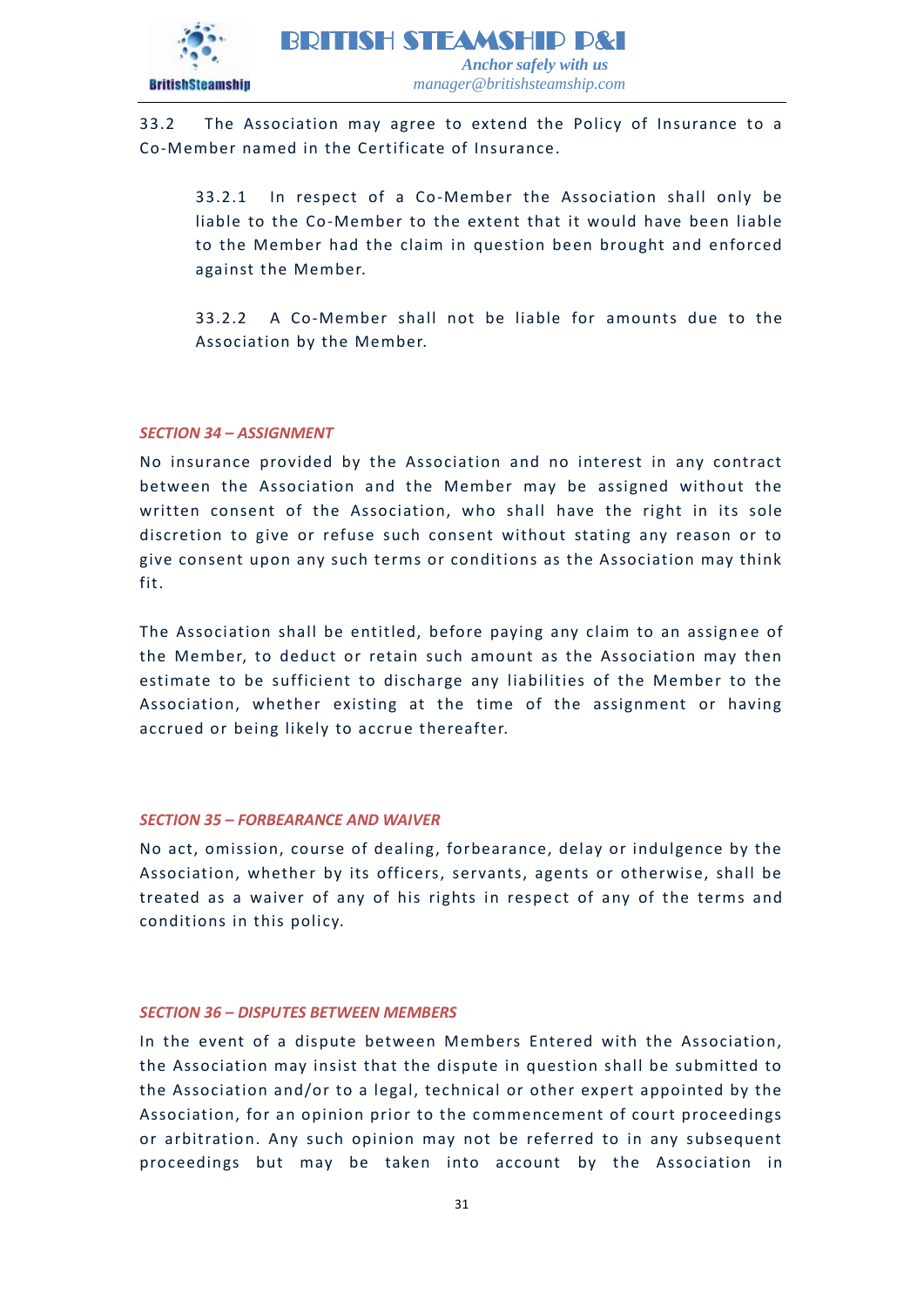

determining to what extent the Association shall cover the costs of either Member.

#### <span id="page-31-0"></span>*SECTION 37 – ADMISSION AND SETTLEMENT*

The Member shall make no admission of liability nor settle any claim or dispute or proceedings instituted by or against it without prior written approval of the Association. If the Member admits liability or settles the claim or dispute without such prior written approval or refuses to settle the claim, notwithstanding that the Association shall have required it to do so, the Association shall not be liable to indemnify the Member and the Member will be liable to refund the Association all or part of any costs paid by the Association either to the Member or to lawyers, surveyors or other persons.

#### <span id="page-31-1"></span>*SECTION 38 – DOUBLE INSURANCE*

38.1 There shall be no recovery from the Association of any claim in respect of liabilities or expenses which are recoverable under any other insurance effected by the Member.

38.2 The Association shall not be liable for any franchise, dedu ctible or deduction of a similar nature borne by the Member under such other insurance.

#### <span id="page-31-2"></span>*SECTION 39 – INTEREST AND SET OFF*

39.1 In no case whatsoever shall interest be paid on any amount due from the Association.

39.2 The Association shall be entitled to set off any amount due from the Member against any amount due to the Member.

#### <span id="page-31-3"></span>*SECTION 40 – SUBROGATION*

The Association shall be subrogated to all the rights which the Member may have against any other person or entity, in respect of any payment or promise of payment made in accordance with this policy, to the extent of such payment or that promise of payment, and the Member shall, upon the request of the Association, execute all documents necessary to secure to the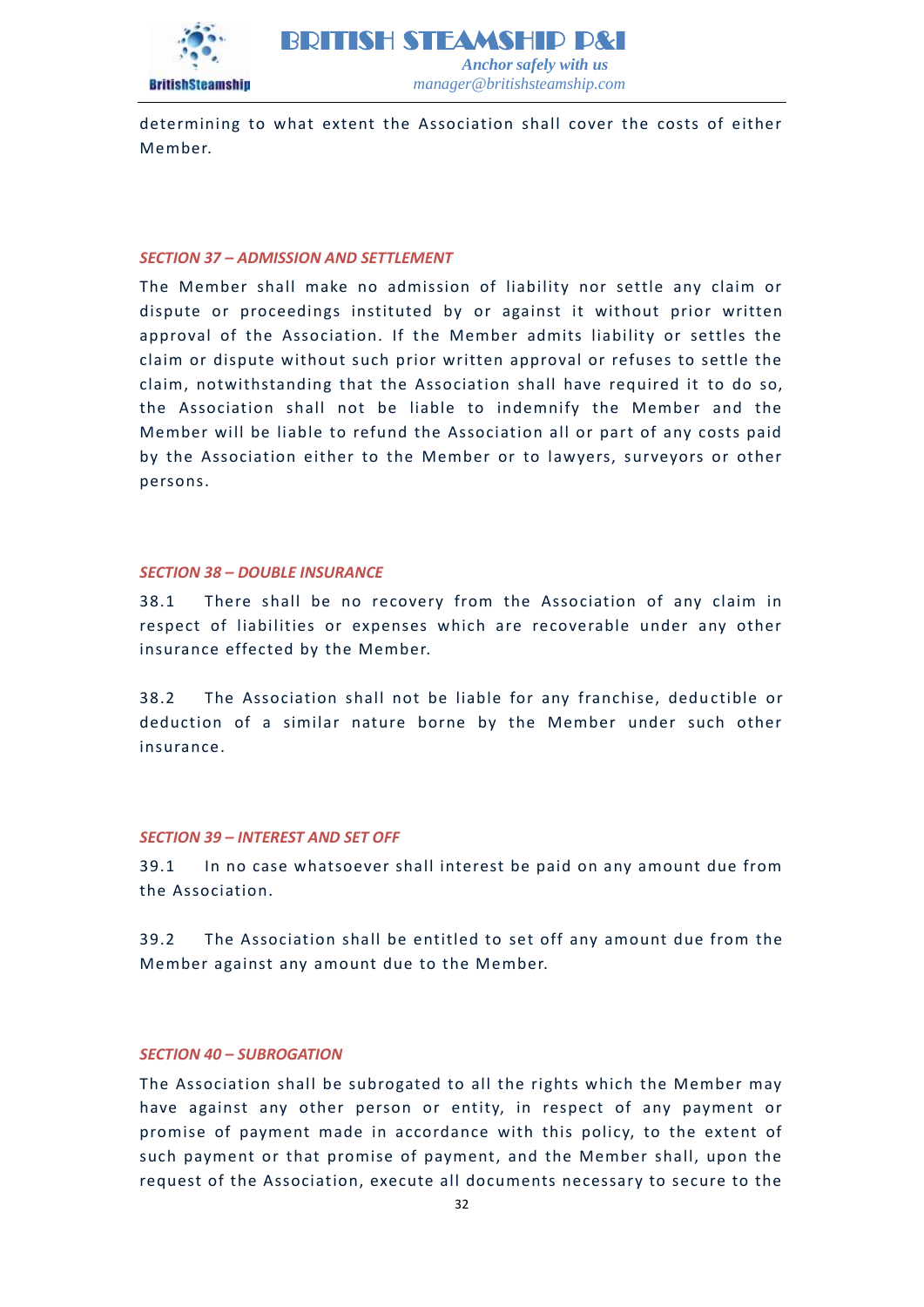

Association such rights.

The Association shall have the right to sue in the name of the Member, and the Member shall execute all papers and documents in connection therewith, as requested by the Association, and shall lend all assistance to the prosecution of any suit. The balance of any amount recovered after full reimbursement of the Association for its loss and all expenses incurred shall be paid to the Member. Compliance with this requirement may, in the Association's discretion, be made a condition of the payment of a loss.

# <span id="page-32-0"></span>*SECTION 41 – NOTIFICATION AND TIME LIMIT*

Without prejudice to the duty of prompt notification contained in section 27.4, the Member 's claim against the Association shall be extinguished and the Association shall be under no further liability in respect thereof if an Member:

- a. Fails to notify the Association of any casualty, Event or claim referred to in section 27.4 within one year after he has knowledge thereof or ought to have had knowledge thereof; or
- b. Fails to submit a claim to the Association for reimbursement of any liabilities, costs or expenses within one year after discharging the same.

#### <span id="page-32-1"></span>*SECTION 42 – TOTAL ASBESTOS EXCLUSION*

There shall be no recovery from the Association in respect of any liabilities, costs and expenses directly or indirectly arising out of, resulting from or in consequence of, or in any way involving asbestos, or any materials containing asbestos in whatever form or quantity.

# *SECTION 43 – U.S.A. OIL POLLUTION DISCLAIMER*

<span id="page-32-2"></span>This policy is not evidence of financial responsibility under the Un ited States of America Oil Pollution Act of 1990 or any similar federal or state laws. Any showing or offering of this Policy by the Member as evidence of insurance shall not be taken as any indication that Association consent to act as guarantors or to be sued directly in any jurisdiction whatsoever. The Association does not consent to be guarantors or to be sued directly.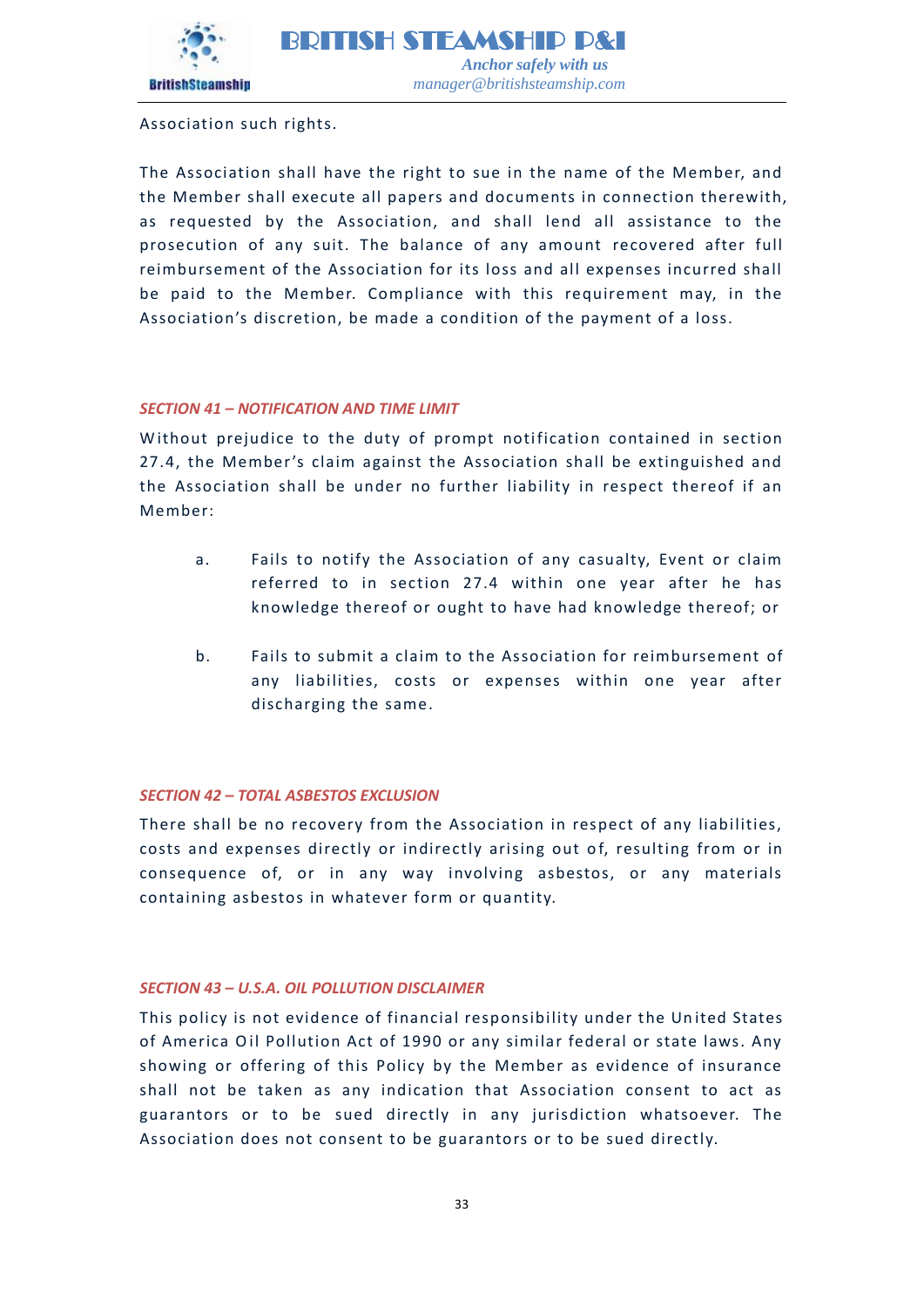

# **SECTION 44 – LAW AND JURISDICTION**

44.1 This policy shall be governed by and construed in accordance with English Law.

44.2 The High Court in London shall have exclusive jurisdiction to hear and determine any claim or dispute under this policy.

44.3 The insurance provided by the Association shall not nor is intended to confer any right or benefit on any third party under the Contracts (Rights of Third Parties) Act 1999 or any similar provision, enactment or principle of law contained in the laws of any State which purports to do so.

# <span id="page-33-0"></span>*SECTION 45 – MARINE INSURANCE ACT*

This policy and all contracts of insurance made by the Association sh all be subject to and incorporate the provisions of the Marine Insurance Act, and any statutory modifications thereof except insofar as such Act or modifications may have been excluded by this policy or by any terms of such contracts.

# <span id="page-33-1"></span>*SECTION 46 – SANCTION LIMITATION AND EXCLUSION CLAUSE*

There shall be no recovery from the Association in respect of any liabilities, costs or expenses where the provision of cover, the payment of any claim or the provision of any benefit in respect of those liabilities, costs and expenses would expose the Association to the risk of being or becoming subject to any sanction, prohibition or adverse action in any form whatsoever by any state or international organisation.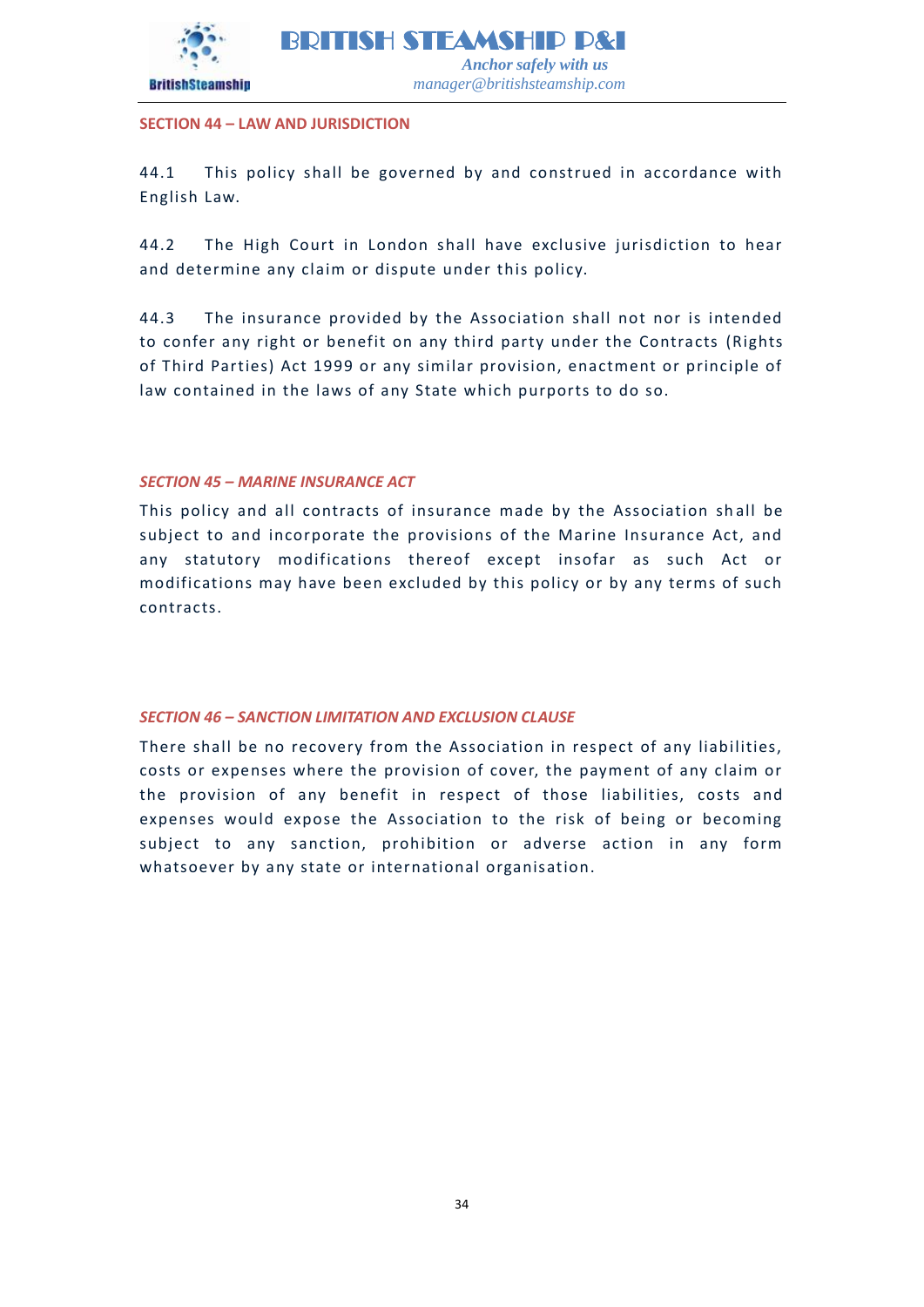

# <span id="page-34-0"></span>**PART 5 – ADDITIONAL COVERS AND EXTENSION CLAUSE**

In addition to the risks covered under part 1 of this policy, the Protection & Indemnity cover can be extended with the following optional clause at terms and conditions to be approved and confirmed by the Manager in writing prior to commencement of such risk.

# *CHARTERERS' BUNKERS*

Insurance of Charterers' bunkers carried on board the Entered Vessel.

# *SOL INSURANCE*

SOL or Shipowners' Liability to Cargo is an insurance to cover liabilities arising from a breach of contract of carriage, where such a breach deprive s the carrier of the right to rely on defences or rights of limitation which would otherwise have been available to him. A typical SOL example is geographical deviation or departure from the contractually agreed voyage; liability for loss of and/or damage to cargo arising out of such a deviation falls outside the scope of standard P&I.

# *DEVIATION*

Insurance to cover the liability of the Member arising from:

- a. Geographical deviation or other departure from the contractually agreed voyage (such as transhipment, dry-docking with cargo on board, or lightering) which deprives the Member of the right to rely on defences or rights of limitation which would otherwise be available, and
- b. Carriage of cargo on deck on under deck bills of lading or similar document which should have been, but were not, claused to show that the cargo was carried on deck.

The insurance is subject to conditions, including the following:

- 1. The Member must notify the Association before the deviation takes place or as soon as he becomes (or should become) aware of it;
- 2. The Association must approve the deviation;
- 3. The Member must pay an additional premium required.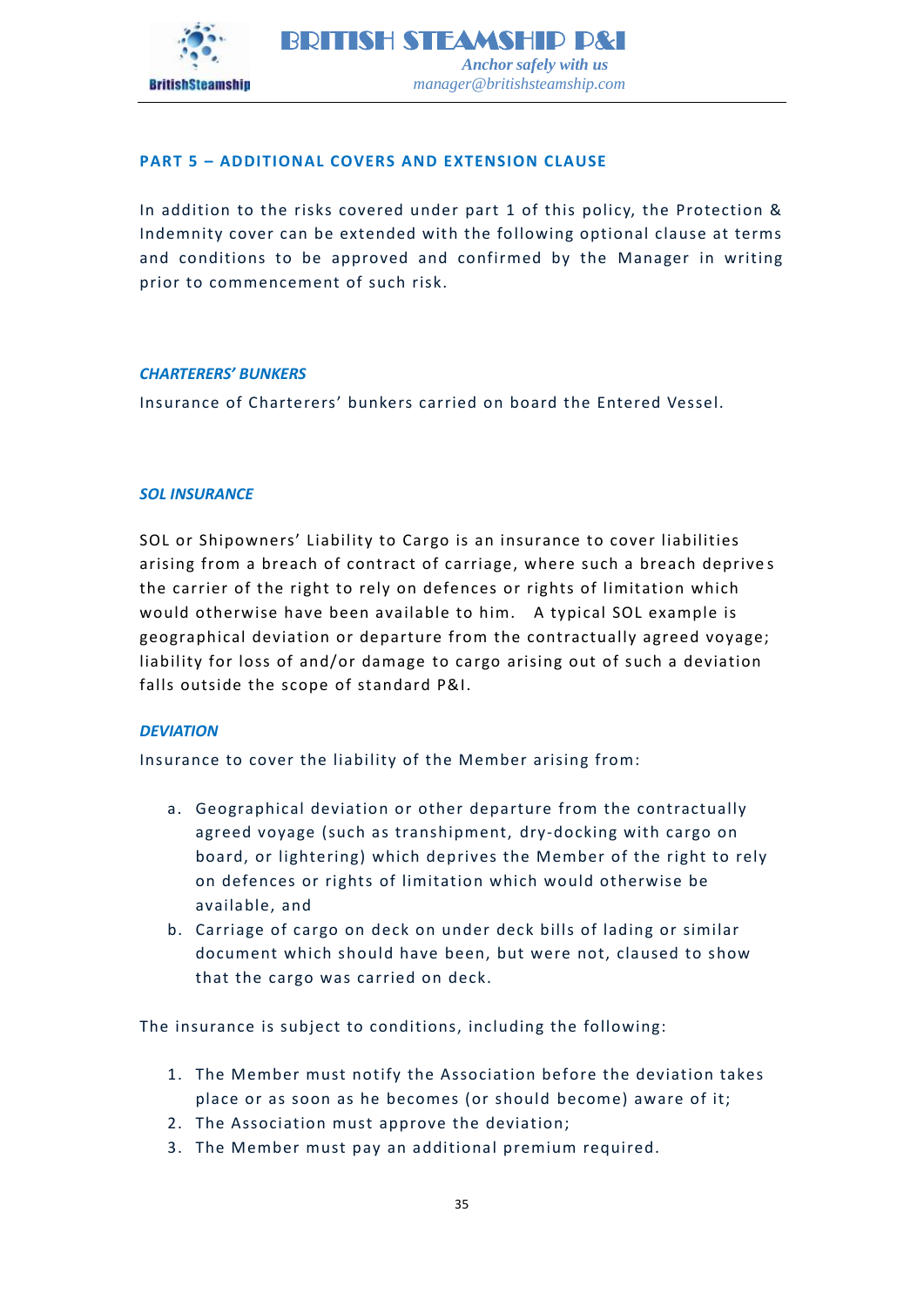

# *CONTAINERS*

Insurance for:

- a. Loss of or damage to containers owned or leased by the Member
- b. The Member's liability to third parties arising from an accident during use of the container.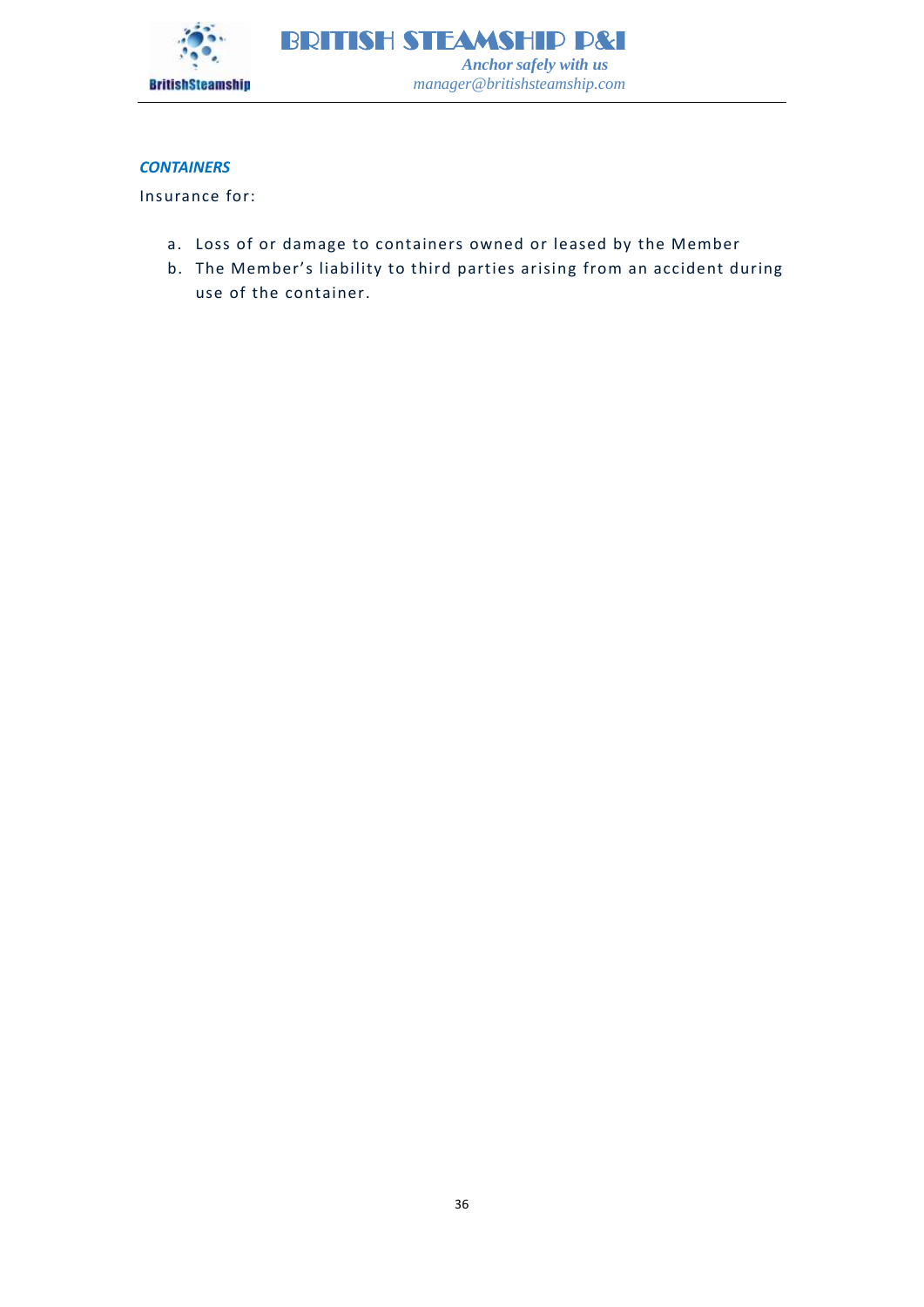

# <span id="page-36-0"></span>**PART 6 – DEFINITIONS**

# **Associated person**

A company or other legal entity which controls or is controlled by or is under common control with the Member.

#### **Member**

The Person Entered under the Policy of Insurance and who is stated to be the Member in the Certificate of Entry.

# **Association**

British Steamship Protection & Indemnity Association (Bermuda) Ltd.

#### **Attachment Date**

The first day on which the insurance commences.

#### **Cargo**

Goods which are the subject of a contract of carriage and are intended to be, are, or were carried on the Entered Vessel, other than containers leased and/or owned by the Member.

# **Certificate of Entry**

The document issued by the Association stating the details of risks attached and which is evidence of the contract of insurance (including the endorsements provided as per part 4, section 24.2) under the Policy of Insurance.

#### **Charter Party**

A time charter party, a voyage charter party, including contracts of affreightment and booking notes or a space charter party.

#### **Charterer**

A time charterer, a voyage charterer (whether under contract of affreightment or otherwise), a charterer in partnership or space charterer in relation to a charter party of an Entered Vessel.

#### **Class of Insurance**

Any Class of Insurance which is referred to in the Policy of Insurance.

#### **Co-Member**

Any Person or company named in the Certificate of Entry, who is covered on the basis of 'misdirected arrow ' only.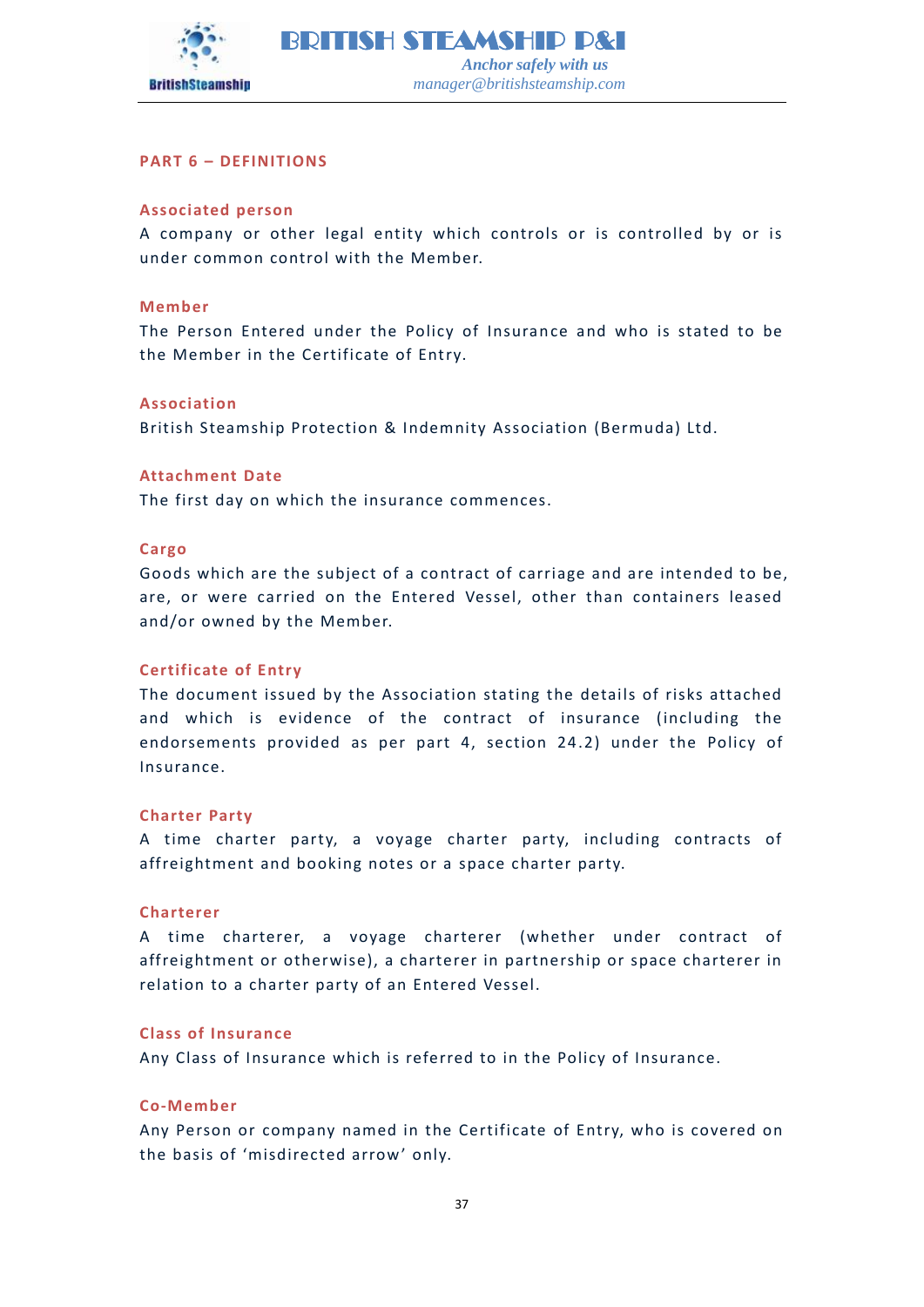

#### **Crew**

Any person (including the Master) employed or engaged to serve on board the Entered Vessel under Articles of Agreement or other crew agreement or contract of service of or employment, including a substitute for such person.

#### **Deductible**

The proportion, percentage or the limited sum of money to be borne by the Member in respect of any claim.

#### **Event**

Any event, including any occurrence or occurrences arising out of any such event unless the Association decides to treat each occurrence as a separate event. An event shall be deemed to have taken place at the time of the first occurrence that results in a claim or claims.

#### **Hague Visby Rules**

The International Convention for the Unification of Certain Rules relating to Bills of Lading signed in Brussels on 25th August 1924, as amended by the Protocol to that Convention signed in Brussels on 23rd February 1968.

#### **Hull Policies**

The insurance policy or policies effected on the hull and machinery of the Entered Vessel, including any interest, increased value, excess liability, war & strikes risks and other total loss policies.

#### **Entered Vessel**

A Vessel the name of which appears in the Certificate of Entry.

#### **Joint Member**

Where the Certificate of Entry names more than one Person as the Member, any of those so named.

#### **Legal Liability**

Liability arising out of a final and unappealable judgement or award from a competent Court, arbitral tribunal or other judicial body.

#### **The Managers**

British Steamship Management Ltd.

#### **Marine Insurance Act**

The Marine Insurance Act of 1906 of England and Wales.

#### **Passenger**

Any person, who is carried in the ship under a contract of carriage, or who,